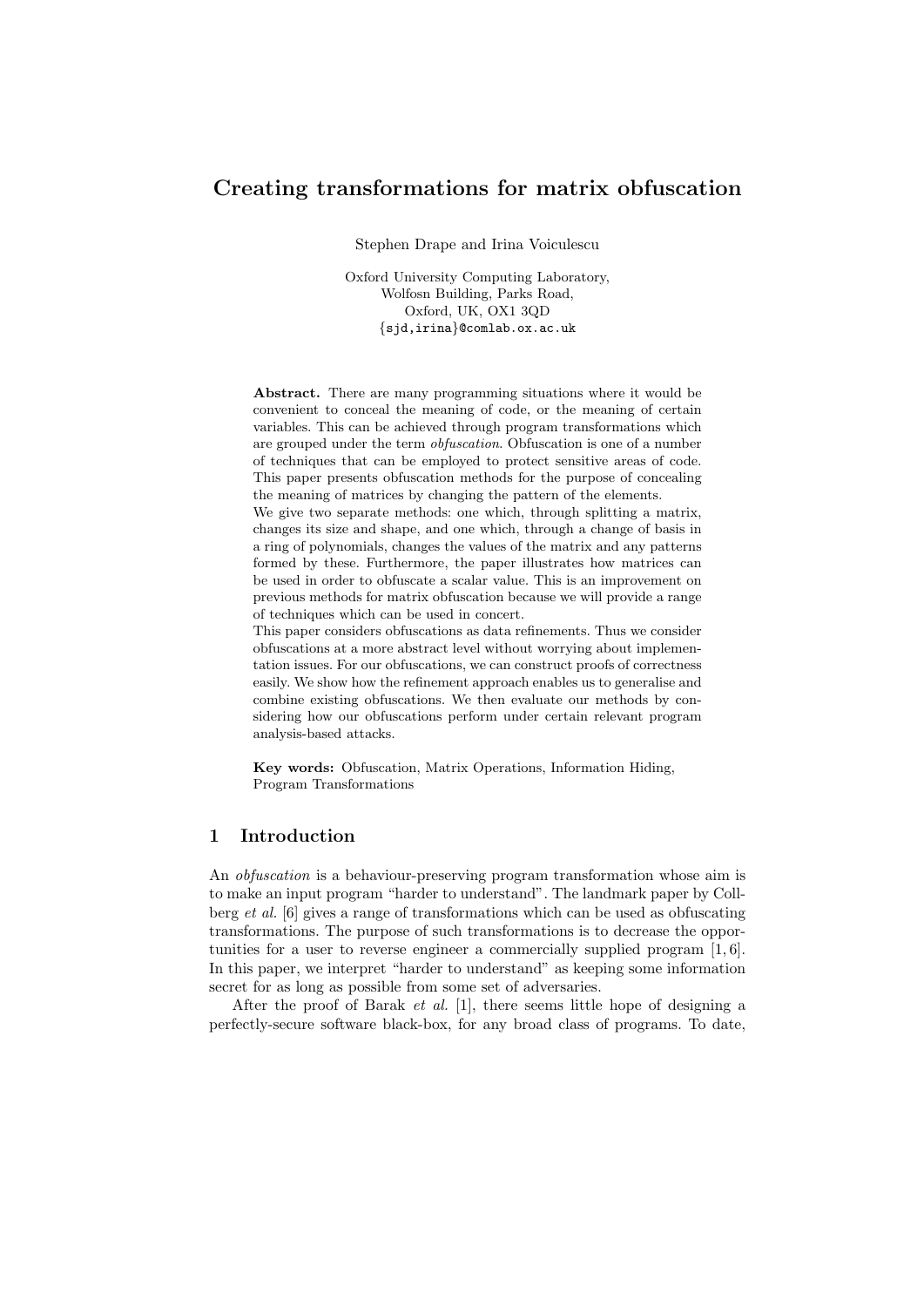no one has devised an alternative to Barak's model, in which we would be able to derive proofs of security for systems of practical interest. These theoretical difficulties do not lessen practical interest in obfuscation, nor should they prevent us from placing appropriate levels of reliance on obfuscated systems in cases where the alternative of a hardware black-box is infeasible or uneconomic [10].

The view of obfuscation from Collberg *et al.* [6] concentrates on concrete data structures such as variables and arrays. However, the thesis of Drape [8] viewed obfuscations at a more abstract level by considering an abstract datatype and defining operations for this data-type — thus we should obfuscate the data-type according to these operations. This work had lead to the development of the specification of obfuscations for imperative programs [10] and for creating obfuscations which impede the effectiveness of program slicing [18].

The focus of this paper consists of a data-type for finite matrices having four operations: scalar multiplication, addition, transposition and multiplication, specified mathematically. We use data refinement [7] to provide a way of proving the correctness of our obfuscated operations. Thus we are guaranteed that our obfuscations are behaviour-preserving. We will review a previous matrix obfuscation, called matrix splitting [8], and we will discuss problems with this obfuscation. We will then describe a new technique for matrix obfuscation and we also show how matrices can be used to obfuscate another data-type. Since we consider our operations at a more abstract level than program code, we will be able to discuss how we can generalise our obfuscations.

The notion of "harder to understand" can be a little vague as it is not easy to measure — the creation of a suitable measure of the quality of an obfuscation is an open problem. When creating obfuscations we will make reference to an attack model including what analysis techniques we expect to perform. In the work of Majumdar *et al.* [18], the obfuscations were created with the intention of trying to protect against an attacker armed with a program slicer. In this paper, we adopt the attack model of Drape [8] in which, when defining datatypes, we also specify a set of assertions which are true for the operations of that data-type. According to [8], the comparison between the assertions proofs for unobfuscated and obfuscated operations gives a measure of the effectiveness of the obfuscation. In this paper, we do not show such proofs but example proofs for various data-types can be found in [8].

# 2 Preliminaries

In this section we will discuss how we can prove the correctness of our obfuscations and we will define a data-type for matrices.

#### 2.1 Obfuscation as data refinement

In Drape's thesis [8], data obfuscation was considered as a data refinement [7]. Suppose that a data-type D is obfuscated using an obfuscation  $\mathcal O$  to produce a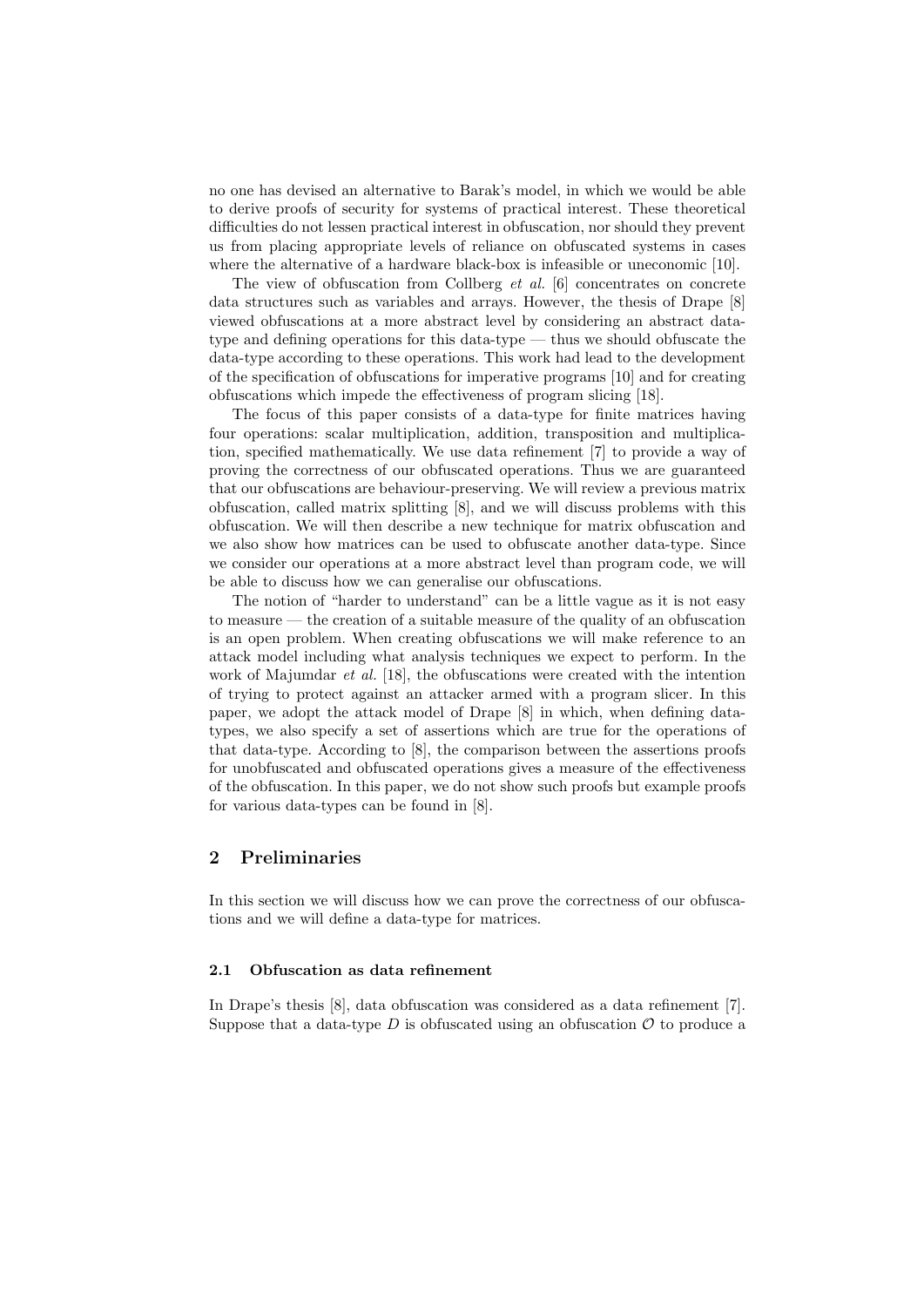data-type E. Under the refinement approach, an abstraction function

$$
\mathit{af} \, :: E \to D
$$

and a data-type invariant *dti* are needed such that, for  $x :: D$  and  $y :: E$ :

$$
x \rightsquigarrow y \iff (x = af(y)) \land dt i(y) \tag{1}
$$

The term  $x \leadsto y$  is read as "x is obfuscated by y".

For a function  $f: D \to D$ , an obfuscated function  $f^{\mathcal{O}}$  is correct with respect to  $f$  if it satisfies:

$$
(\forall x :: D; y :: E) \ x \leadsto y \Rightarrow f(x) \leadsto f^{\mathcal{O}}(y)
$$

Using Equation (1) we can rewrite this as

$$
f \cdot af = af \cdot f^{\mathcal{O}} \tag{2}
$$

The abstraction function af is surjective and so we have a function  $cf: D \to E$ . called the conversion function, which satisfies  $af \cdot cf = id$ . Thus we can rewrite Equation (2) to obtain:

$$
f = af \cdot f^{\mathcal{O}} \cdot cf \tag{3}
$$

and we can use this equation to prove the correctness of  $f^{\mathcal{O}}$ .

If we also have that  $cf \cdot af = id$  then we can rewrite Equation (2) to obtain:

$$
f^{\mathcal{O}} = cf \cdot f \cdot af \tag{4}
$$

Thus when af is bijective then we can use Equation (4) to give us a way of deriving an obfuscated operation  $f^{\mathcal{O}}$  from the original operation f.

### 2.2 Matrices

A matrix is an array of numbers which are arranged in a meaningful tabular form. It is usually two-dimensional and can have any width and height. It is also possible to use multi-dimensional matrices and, even though these are harder to write down, it is fairly easy to manipulate them in a computer program.

The matrix  $M$  which has r rows and c columns (for natural numbers r and c) will be denoted by  $\mathbf{M}^{r \times c}$ . The element of **M** that is located at row i and column j will be written as  $\mathbf{M}(i, j)$ , and, for simplicity, assumed to be rational. The operation  $dim (\mathbf{M})$  returns the dimensions of M.

In Figure 1 we define a data-type for matrices — for the rest of the paper we will suppose that  $Matrix \alpha$  is  $\mathbb{Q}^{r \times c}$  which denotes matrices with r rows and c columns with rational number elements. From our data-type, we would like to obfuscate matrices with the following matrix operations: scalar multiplication, addition, transposition and multiplication. In the lower part of Figure 1 we have a possible (but not complete) set of assertions. As we stated in Section 1, we should aim to obfuscate our operations with the intention that they make the proofs of correctness for assertions harder.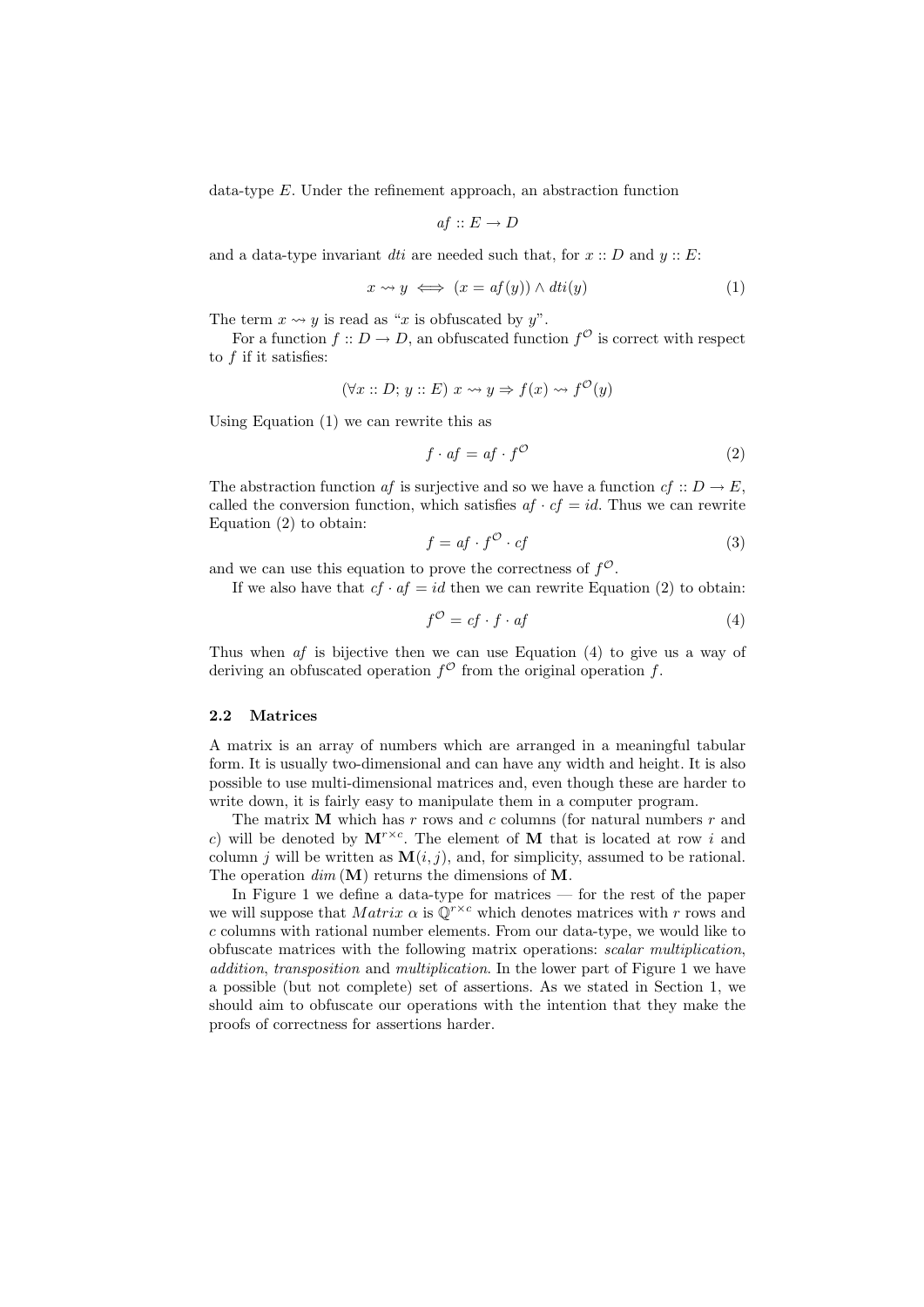$\Big|$ Matrix  $(\alpha)$ 

j.  $\overline{\phantom{a}}$ 

 $\overline{\phantom{a}}$ ŀ

```
Ī
I
I
\overline{\phantom{a}}I
I
\overline{\phantom{a}}I
I
\overline{\phantom{a}}I
ļ
ľ
I
I
\overline{\phantom{a}}I
\overline{\phantom{a}}I
I
\overline{\phantom{a}}I
I
          scale :: \alpha \rightarrow Matrix \alpha \rightarrow Matrix \alphaadd :: Matrix \alpha \times Matrix \alpha \rightarrow Matrix \alphatranspose :: Matrix \alpha \rightarrow Matrix \alphamult :: Matrix \alpha \times Matrix \alpha \rightarrow Matrix \alphatranspose \cdot transpose =idtranspose \cdot (scale s) = (scale s) \cdot transpose
  transpose (\text{mult}(\mathbf{M}, \mathbf{N})) = \text{mult} (transpose \mathbf{N}, transpose \mathbf{M})
                          add(M, N) = add(N, M)
```


Note that for addition the matrices must have the same size and for multiplication we need the matrices to be conformable, i.e. the number of columns of the first is equal to the number of rows in the second. We can define the operations element-wise in the usual way. We assume that basic arithmetic operations take constant time and so the computational complexities of  $add(M, N)$ , scale s M and transpose M are all  $r \times c$  and the complexity of mult $(M, P)$  is  $r \times c \times d$  where  $(r, c) = dim(\mathbf{M}) = dim(\mathbf{N})$  and  $(c, d) = dim(\mathbf{P})$ .

Matrices are used for a wide variety of applications such as solving systems of equations, wavelets, graph theory and graphics. There are applications when it is desirable to hide the meaning of a matrix. One such case is when, in expressing a rigid body transformation by way of a matrix, the matrix has a particular structure. For example, the two-dimensional translation of an object by displacements  $(d_x, d_y)$  is usually written in the form

$$
\begin{pmatrix} 1 & 0 & d_x \\ 0 & 1 & d_y \\ 0 & 0 & 1 \end{pmatrix}
$$

Should somebody wish to hide the fact that a particular matrix is a translation matrix, they should aim to design an obfuscation method which changes not only the values, but also the visible pattern of these values.

# 3 Splitting method

Now that we have defined our data-type for matrices and given equations for proving the correctness of matrix obfuscations we are ready to discuss our first obfuscation technique. Collberg et al. [6] discuss an obfuscation called an  $array$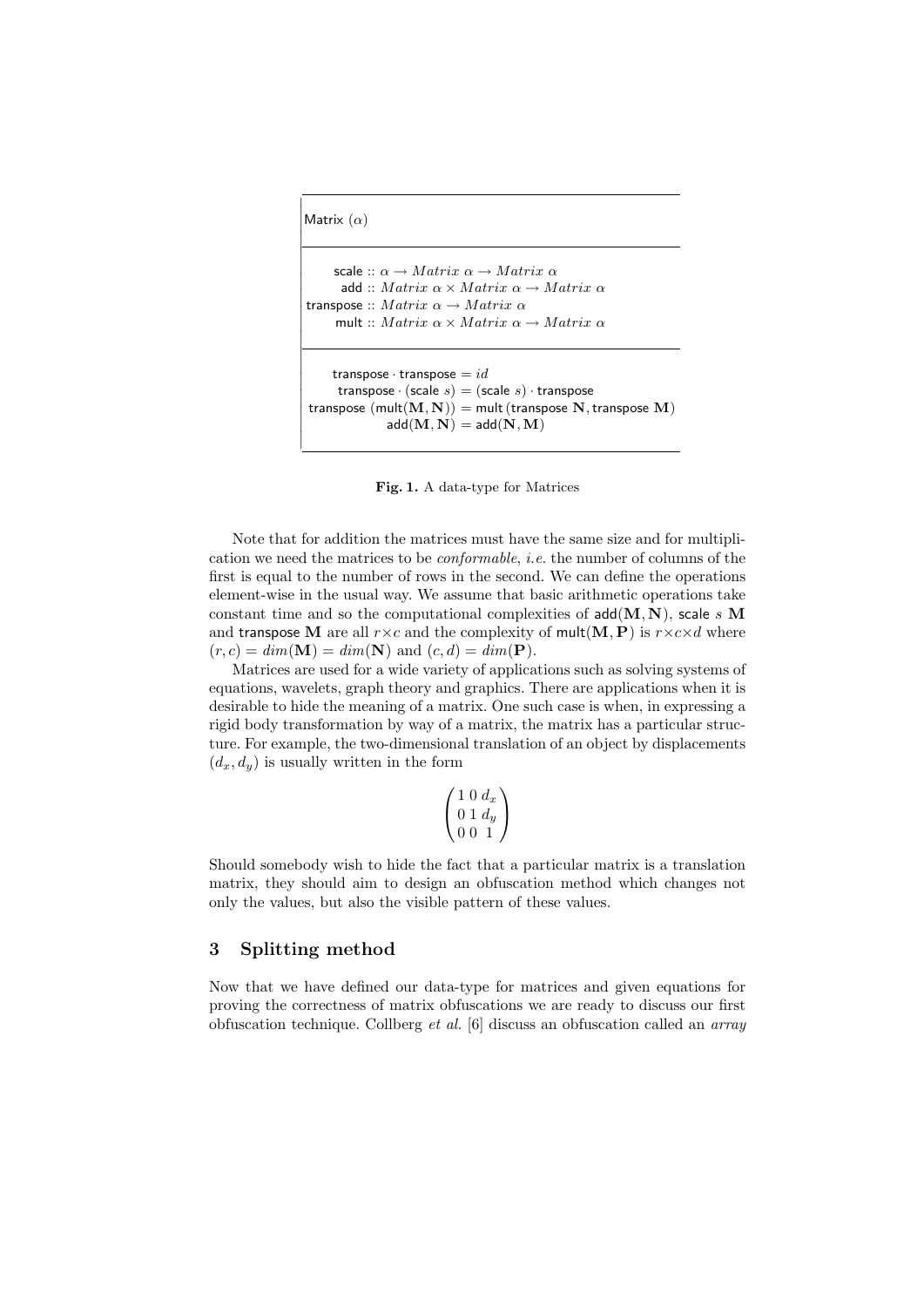split. This obfuscation was generalised in Drape [9] and so we can apply the concept of splitting to other data-types such as matrices.

# 3.1 Defining a matrix split

Suppose that we want to split a matrix  $M^{r \times c}$  into n matrices, called the *split* components,

$$
\mathbf{M} \leadsto \langle \mathbf{M}_0, \ldots, \mathbf{M}_{n-1} \rangle_{sp}
$$

where  $\mathbf{M}_i$  has size  $r_i \times c_i$  for  $i : [0..n)$ .

For this characterisation,  $M$  is represented by n matrices using a split, called sp, which consists of a choice function:

$$
ch::[0..r)\times[0..c)\to[0..n)
$$

and a family  $\mathcal F$  of injective functions where  $\mathcal F = \{f_t\}_{t:[0..n)}$  such that for each t:

$$
f_t :: ch^{-1}{t} \rightarrow [0..r_t) \times [0..c_t)
$$

We define the relationship between  $M$  and the split components element-wise by using the choice function and the appropriate function from  $\mathcal F$  to decide where an element is mapped to:

$$
\mathbf{M}_t(f_t(i,j)) = \mathbf{M}(i,j) \text{ where } t = ch(i,j)
$$
\n(5)

The requirement that we have a family of injective functions ensures that we can recover a matrix (and thus its properties) from the split components.

Equation (5) can be considered to be the definition of a conversion function and so for a matrix split

$$
cf(\mathbf{M}(i,j)) = \mathbf{M}_t(f_t(i,j)) \qquad \text{where } t = ch(i,j)
$$
 (6)

The corresponding abstraction function for some split component  $\mathbf{M}_t$  is

$$
af(\mathbf{M}_t(i,j)) = \mathbf{M}(f_t^{-1}(i,j))
$$
\n(7)

where  $f_t^{-1} \cdot f_t = id$  (which is valid as  $f_t$  is injective). Using these definitions we can check that  $af \cdot cf = id$ .

As an example, consider how we could define a split in which a matrix  $M^{r \times 2c}$ is split vertically into two matrices  $\mathbf{M}^{r \times c}_{0}$  and  $\mathbf{M}^{r \times c}_{1}$ . The choice function is defined to be

$$
ch(i, j) = j \text{ div } c
$$

and the family of functions is:

$$
\mathcal{F} = \{ f_t = (\lambda(i, j) \cdot (i, j \mod c)) \mid t = 0 \lor t = 1 \}
$$

The process of splitting a matrix is analogous to the concept of a partitioned (or block) matrix discussed by Horn and Johnson [15] in which a matrix can be represented by a sequence of smaller submatrices.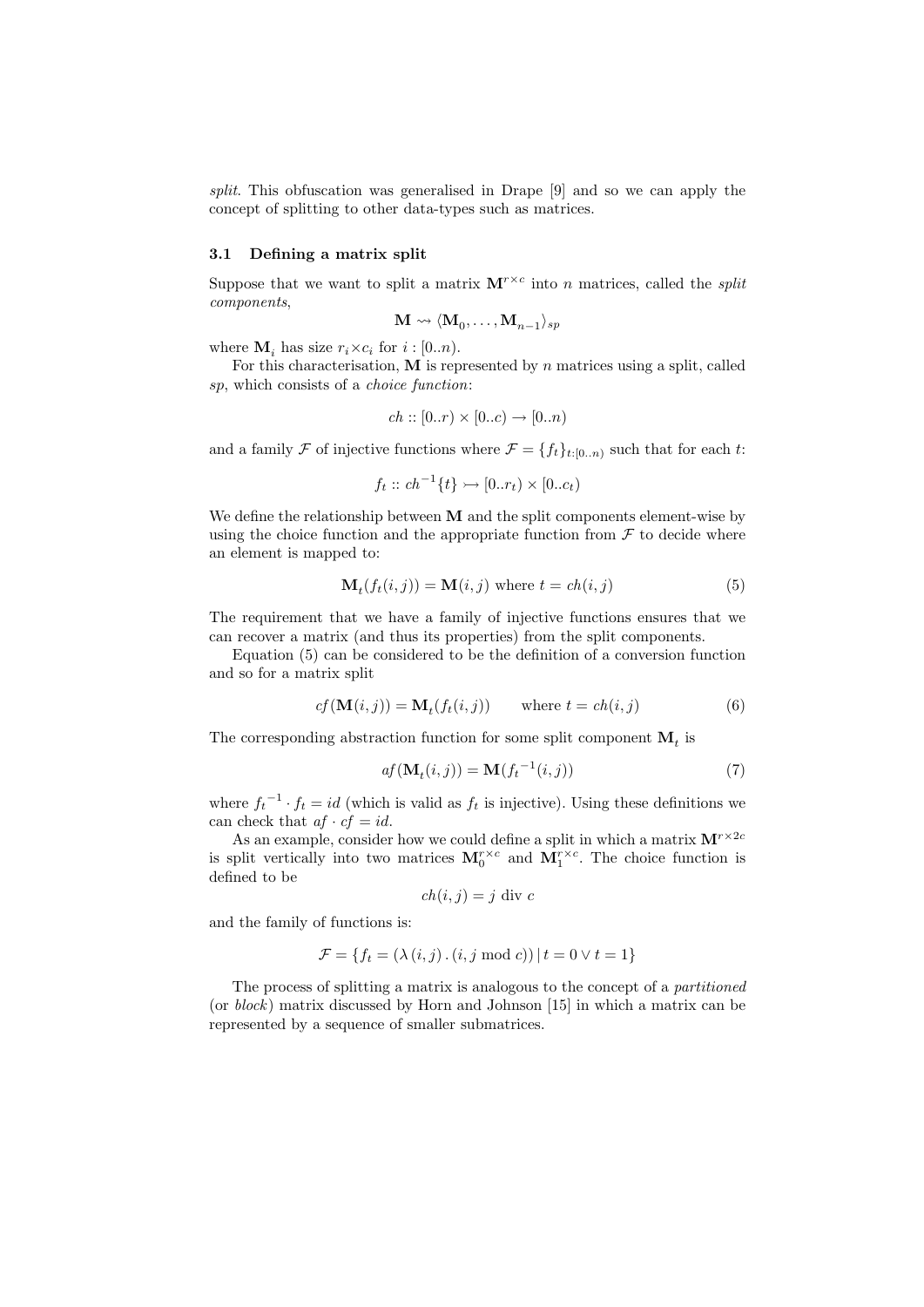### 3.2 Splitting in squares

We now describe a simple matrix split that splits a square matrix into four matrices — two of which are square. Suppose that we have a square matrix  $M^{r \times r}$  and choose a positive integer k such that  $k \leq r$ . The choice function  $ch(i, j)$  is defined as

$$
ch(i, j) = 2 sgn (i \text{ div } k) + sgn (j \text{ div } k)
$$

where sqn is the signum function. The family of functions  $\mathcal F$  is defined to be

$$
\mathcal{F} = \{ f_p = (\lambda(i, j) \cdot (i - k \ (p \ div \ 2), \ j - k \ (p \ mod \ 2))) \mid p \in [0..3] \}
$$

We call this split the  $(k \times k)$ -square split since the first component of the split is a  $k \times k$  square matrix.

So if

$$
\mathbf{M}(i,j) = \mathbf{M}_t(f_t(i,j))
$$
 where  $t = ch(i,j)$ 

then we can write

$$
\mathbf{M}^{n\times n}\leadsto \langle \mathbf{M}_0^{k\times k},\mathbf{M}_1^{k\times (n-k)},\mathbf{M}_2^{(n-k)\times k},\mathbf{M}_3^{(n-k)\times (n-k)}\rangle_{s_k}
$$

where the subscript  $s_k$  denotes the  $(k \times k)$ -square split. Using this split, how can we define our matrix operations given in Figure 1?

The operations for scale and add are fairly straightforward. If

$$
\mathbf{M} \leadsto \langle \mathbf{M}_0, \ldots, \mathbf{M}_3 \rangle_{s_k} \quad \text{and} \quad \mathbf{N} \leadsto \langle \mathbf{N}_0, \ldots, \mathbf{N}_3 \rangle_{s_k}
$$

then

$$
\begin{aligned} &\text{scale } s \textbf{ M } \leadsto \langle \text{scale } s \textbf{ M}_0, \dots, \text{scale } s \textbf{ M}_3 \rangle_{s_k} \\ &\text{add}(\textbf{ M}, \textbf{ N}) \leadsto \langle \text{add}(\textbf{ M}_0, \textbf{ N}_0), \dots, \text{add}(\textbf{ M}_3, \textbf{ N}_3) \rangle_{s_k} \end{aligned}
$$

The proofs for these definitions can be found in [8]. Also in [8] it was shown that

$$
\mathbf{M}^T \leadsto \langle {\mathbf{M}_0}^T, {\mathbf{M}_2}^T, {\mathbf{M}_1}^T, {\mathbf{M}_3}^T \rangle_{s_k}
$$

which corresponds to the following property for partitioned matrices:

$$
\begin{pmatrix}\mathbf{M}_0 & \mathbf{M}_1 \\ \mathbf{M}_2 & \mathbf{M}_3\end{pmatrix}^T = \begin{pmatrix}\mathbf{M}_0^{\ T} & \mathbf{M}_2^{\ T} \\ \mathbf{M}_1^{\ T} & \mathbf{M}_3^{\ T}\end{pmatrix}
$$

The obfuscated operation has complexity  $n \times n$ .

Finally let us consider how we can multiply split matrices. Let

$$
\begin{aligned} &\mathbf{M}^{n\times n} \leadsto \langle \mathbf{M}_0,\, \mathbf{M}_1,\, \mathbf{M}_2,\, \mathbf{M}_2 \rangle_{s_k} \\ &\mathbf{N}^{n\times n} \leadsto \langle \mathbf{N}_0,\ \mathbf{N}_1,\ \mathbf{N}_2,\ \mathbf{N}_3 \rangle_{s_k} \end{aligned}
$$

By considering the partitioned matrix product

$$
\left(\frac{\mathbf{M}_0}{\mathbf{M}_2}\frac{\mathbf{M}_1}{\mathbf{M}_3}\right)\times\left(\frac{\mathbf{N}_0}{\mathbf{N}_2}\frac{\mathbf{N}_1}{\mathbf{N}_3}\right)
$$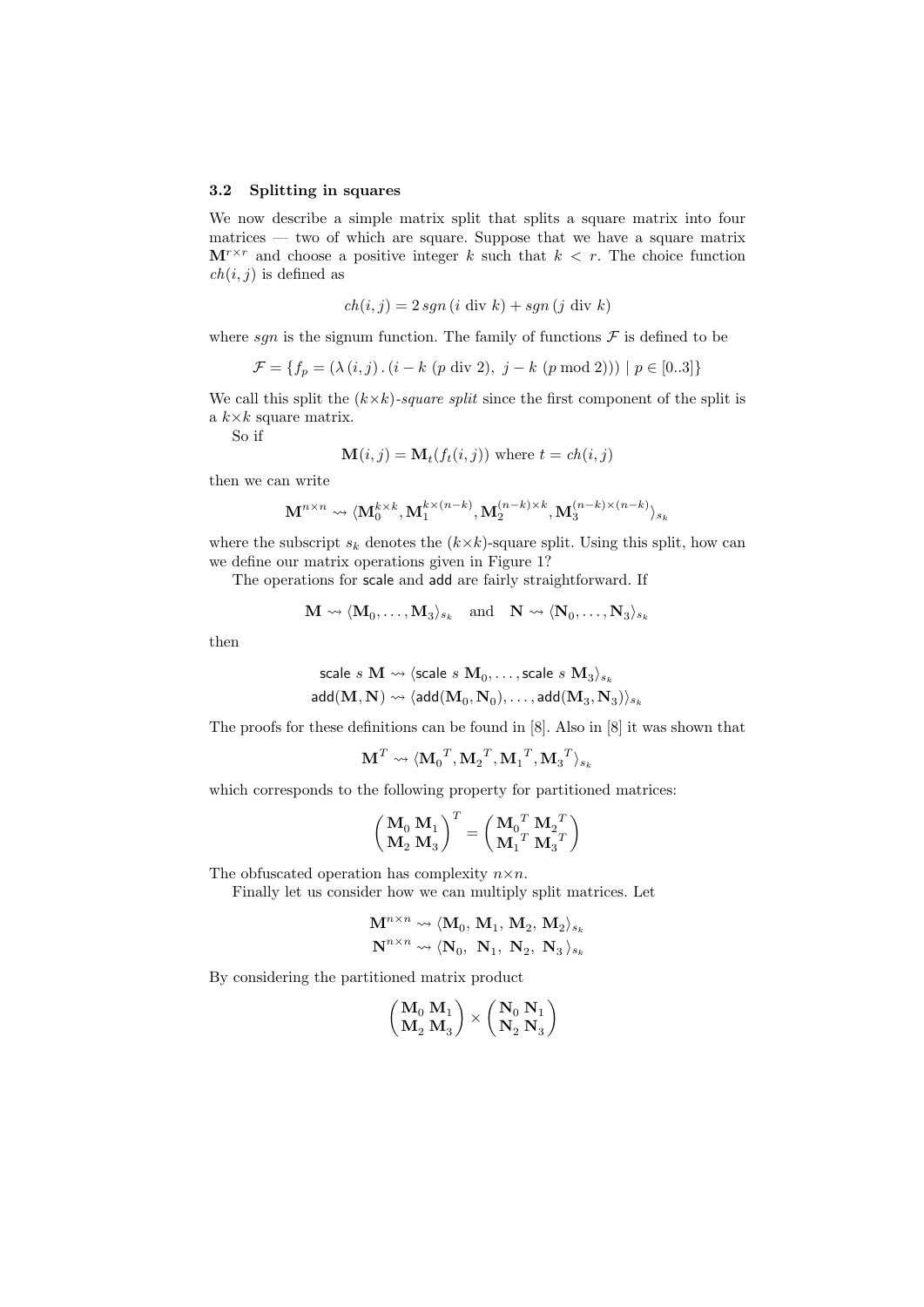we obtain the following result:

$$
\begin{aligned} \mathbf{M}\times\mathbf{N} &\leadsto \langle (\mathbf{M}_0\times\mathbf{N}_0)+(\mathbf{M}_1\times\mathbf{N}_2), \ (\mathbf{M}_0\times\mathbf{N}_1)+(\mathbf{M}_1\times\mathbf{N}_3),\\ (\mathbf{M}_2\times\mathbf{N}_0)+(\mathbf{M}_3\times\mathbf{N}_2), \ (\mathbf{M}_2\times\mathbf{N}_1)+(\mathbf{M}_3\times\mathbf{N}_3)\rangle_{s_k} \end{aligned}
$$

The computation of  $M \times N$  using normal matrix multiplication requires  $n^3$ element multiplications. If we multiply the split matrices, does this calculation require more multiplications? If we use the definition of split matrices to add up the number of multiplications required by each component then we find that the total number of multiplications is still  $n^3$ .

#### 3.3 Review of matrix splitting

Using our matrix split, we have seen that we can easily define obfuscated operations for our matrix data-type. All of the obfuscated operations have a similar complexity to the original versions. Since the matrix split is a generalisation of an array split then we could use matrix splits as obfuscation for arrays. We could do this by folding an array into a matrix, splitting the matrix and then flattening the components back into arrays.

For our matrix data-type (defined in Figure 1) we considered four matrix operations. Could we define obfuscations for other matrix operations? Computing inverses and determinants for dense matrices which have been split can prove to be difficult. We can, however, define obfuscations of these operations using results for partitioned matrices — we omit the details here.

## 4 Using the Bernstein basis

We have seen that we can obfuscate a matrix by splitting it into many matrices. We can easily define obfuscations for simple operations but it is harder to define obfuscations for calculating inverses and determinants. We will now define an obfuscation that is based on the fact that the elements of a two-dimensional matrix can be used to define the coefficients of a bivariate polynomial.

We denote by  $\mathcal{P}[x, y]$  the set of polynomials of variables x and y, with rational coefficients. For a given  $n \in \mathbb{N}$ , there are several ways to define bases for the ring of degree-n polynomials (see, for example, Lorentz [17]). One is the power basis  $(1 x \dots x^n)$  and another is the Bernstein basis  $(B_0^n(x) B_1^n(x) \dots B_n^n(x))$ where  $B_k^n(x) = {n \choose k} x^k (1-x)^{n-k}, \forall x \in [0,1], k = 0, \ldots, n$  are the corresponding Bernstein Polynomials [3].

## 4.1 Power-form and Bernstein-form polynomials

A power-form polynomial  $p \in \mathcal{P}[x, y]$  of degree  $m \in \mathbb{N}$  in x and  $n \in \mathbb{N}$  in y is given by:

$$
p(x,y) = \sum_{i=0}^{m} \sum_{j=0}^{n} a_{ij} x^{i} y^{j},
$$
\n(8)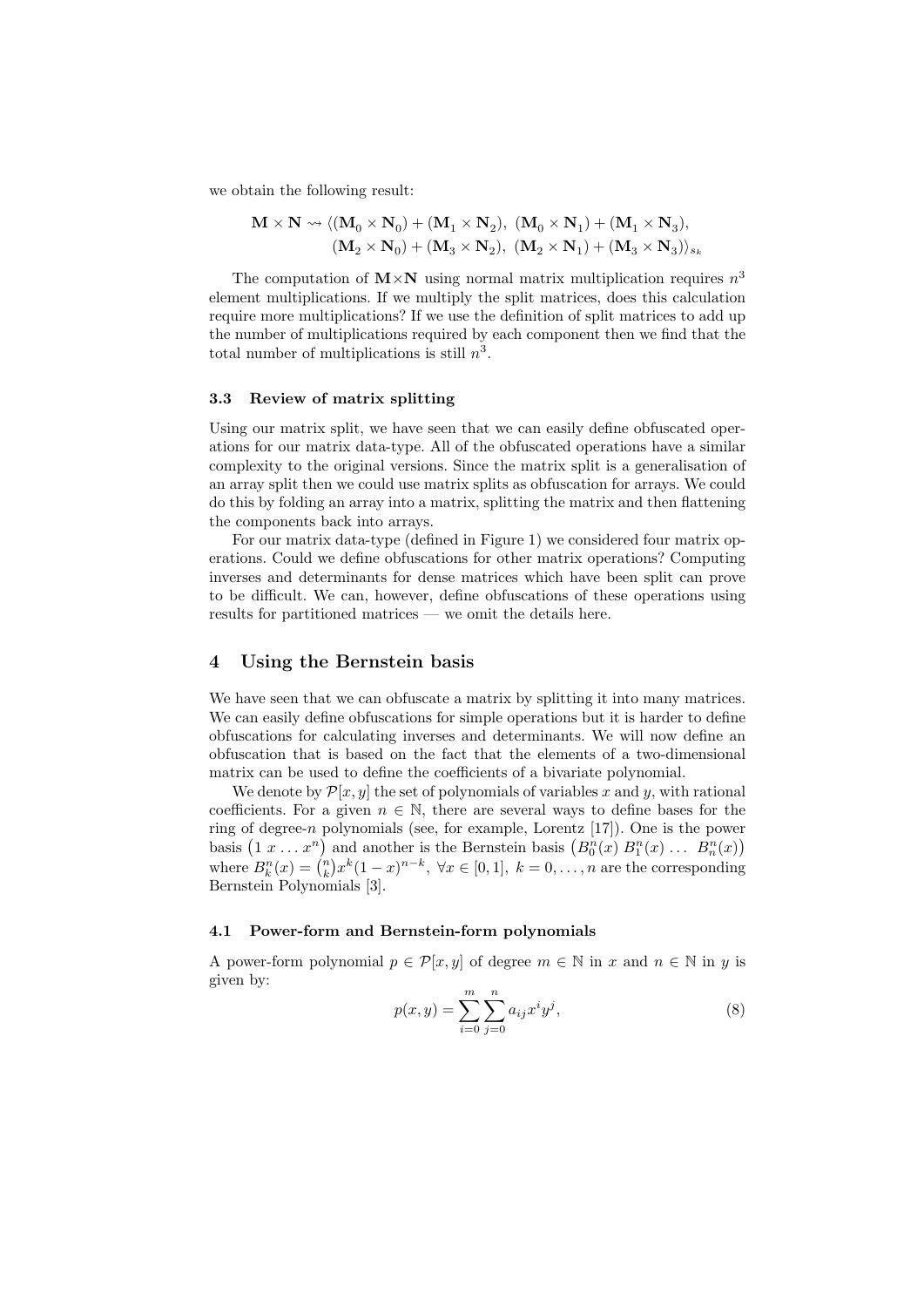where  $a_{ij} \in \mathbb{Q}$ . For given  $m, n \in \mathbb{N}$  there are  $m+1$  univariate degree-m Bernstein polynomials in x, and  $n+1$  univariate degree-n Bernstein polynomials in y. Any bivariate power-form polynomial can be represented on the interval [0, 1] using its equivalent Bernstein form as

$$
p_{\mathcal{B}}(x,y) = \sum_{i=0}^{m} \sum_{j=0}^{n} c_{ij} B_i^m(x) B_j^n(y)
$$
 (9)

where  $c_{ij}$  are the Bernstein coefficients corresponding to the degree-n base. The two representations  $p(x, y)$  and  $p_B(x, y)$  are equivalent and it is possible to convert one into the other. In the case of bivariate polynomials this conversion requires some care and is based on the univariate case shown by Farouki and Rajan [11].

The polynomials in Equations (8) and (9) can also be written as matrix multiplications:

$$
p(x,y) = (1 \ x \dots x^m) \begin{pmatrix} a_{00} \dots a_{0n} \\ \vdots & \ddots & \vdots \\ a_{m0} \dots a_{mn} \end{pmatrix} \begin{pmatrix} 1 \\ y \\ \vdots \\ y^n \end{pmatrix} = \mathbf{XAY}
$$

$$
p_B(x,y) = (B_0^m(x) \ B_1^m(x) \dots \ B_m^m(x)) \begin{pmatrix} c_{00} \dots c_{0n} \\ \vdots & \ddots & \vdots \\ c_{m0} \dots c_{mn} \end{pmatrix} \begin{pmatrix} B_0^n(y) \\ B_1^n(y) \\ \vdots \\ B_n^n(y) \end{pmatrix} = \mathbf{B}_m^X \mathbf{CB}_n^Y
$$

Rewriting the vector  $\mathbf{B}_m^X$  of Bernstein polynomials in terms of matrix multiplication gives:

$$
\mathbf{B}_{m}^{X} = (B_{0}^{m}(x) B_{1}^{m}(x) \dots B_{m}^{m}(x))
$$
\n
$$
= ((_{0}^{m})(1-x)^{m} \dots (_{m}^{m})x^{m})
$$
\n
$$
= ((_{0}^{m})(1+ {m \choose 1}(-x)+...+{m \choose m}(-x)^{m}) \dots {m \choose m}x^{m})
$$
\n
$$
= \underbrace{(1 x ... x^{m})}_{X} \left( {m \choose 0}{m \choose 1}(-1)^{1} {m \choose 1}{m-1 \choose 0}(-1)^{0} \dots \right)
$$
\n
$$
\vdots \dots \dots
$$
\n
$$
= \mathbf{X} \mathbf{U}_{m}, \qquad \forall x \in [0,1].
$$
\nSo\n
$$
\mathbf{B}_{m}^{X} = \mathbf{X} \mathbf{U}_{m}
$$
\nSimilarly\n
$$
\mathbf{B}_{n}^{X} = \mathbf{Y}_{m} \mathbf{Y}
$$

and  $p_{\mathcal{B}}(x, y) = \mathbf{B}_m^X \mathbf{C} \mathbf{B}_n^Y = \mathbf{X} \mathbf{U}_m \mathbf{C} \mathbf{V}_n \mathbf{Y}$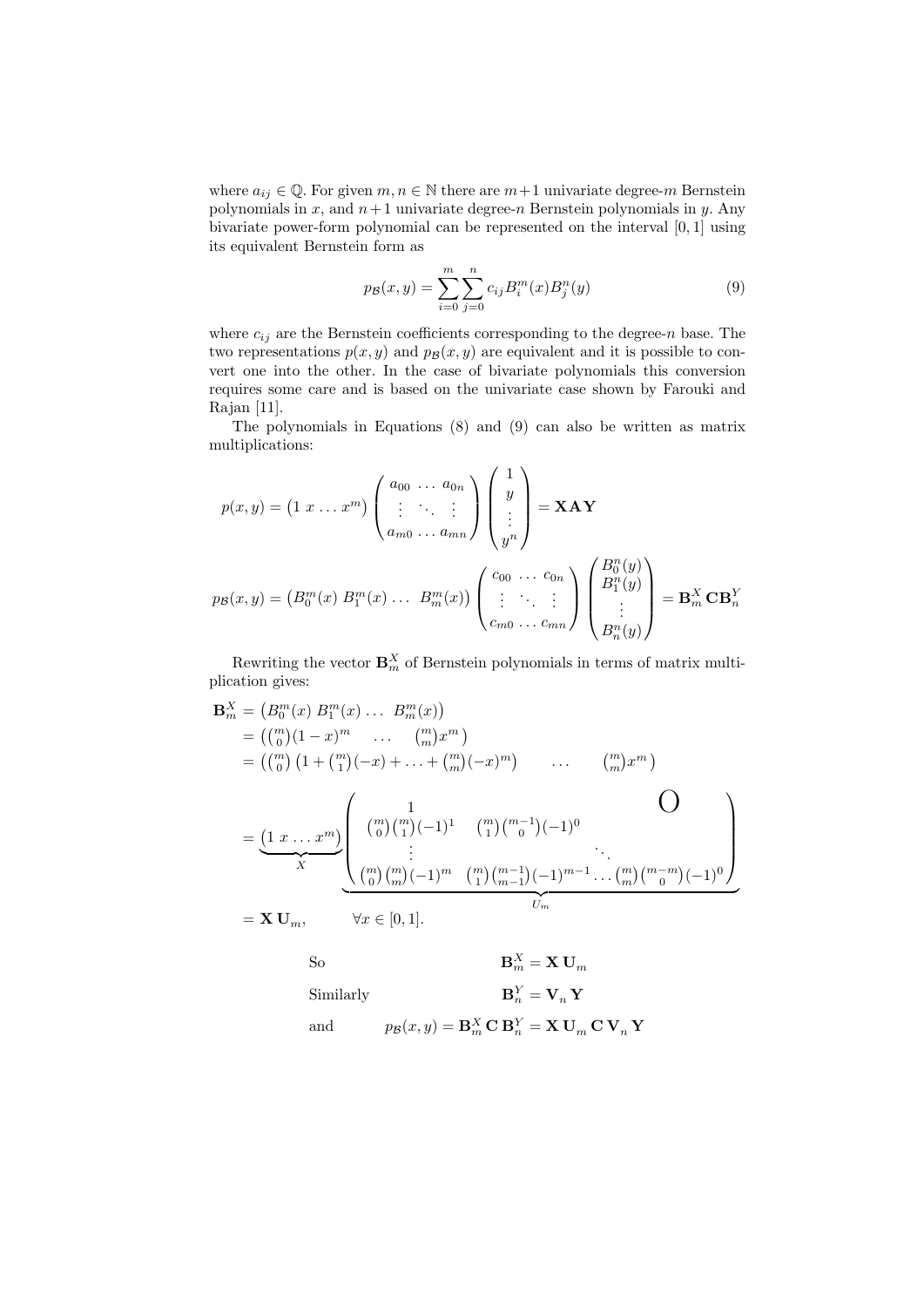Now we can compute the Bernstein coefficients matrix C:

$$
\begin{aligned} \mathbf{X} \mathbf{A} \mathbf{Y} &= \mathbf{X} \mathbf{U}_m \mathbf{C} \mathbf{V}_n \mathbf{Y} \\ \mathbf{C} &= (\mathbf{U}_m)^{-1} \mathbf{A} \left( \mathbf{V}_n \right)^{-1} \qquad \forall x, y \in [0, 1] \end{aligned}
$$

## 4.2 Bernstein coefficients and obfuscation of matrices

The correspondence shown in Section 4.1 between the matrix of a polynomial's power-form coefficients and that of the Bernstein-form coefficients of the same polynomial is unique, because they represent the same element in the ring of polynomials. We have also shown that the transformation between the matrix representations is well-defined.

 $(\forall \mathbf{A} \in \mathbb{Q}^{\alpha \times \beta})$  ( $\exists ! \ p \in \mathcal{P}[x, y]$  of degree  $\alpha - 1$  in x and  $\beta - 1$  in y)  $p = \mathbf{X} \mathbf{A} \mathbf{Y}$ Furthermore  $(\exists ! \; \mathbf{C} \in \mathbb{Q}^{\alpha \times \beta}) \quad p = p_{\mathcal{B}} = \mathbf{X} \; \mathbf{U}_{\alpha - 1} \, \mathbf{C} \, \mathbf{V}_{\beta - 1} \, \mathbf{Y}$ 

Thus C is the matrix of coefficients of the Bernstein-form polynomial  $p_B$ . We will call the operation that transforms  $A$  into  $C$  the *Bernstein Obfuscation* of  $A$ , thus  $\mathbf{A} \rightsquigarrow \mathbf{C}$ . For matrix **S** the abstraction function af for this obfuscation is:

$$
af(\mathbf{S}) = \mathbf{U}_a \mathbf{S} \mathbf{V}_b \qquad \text{where } (a+1, b+1) = dim(\mathbf{S}) \tag{10}
$$

We can also define a conversion function  $cf$  as follows:

$$
cf(S) = U_a^{-1} S V_b^{-1} \qquad \text{where } (a+1, b+1) = dim(S) \tag{11}
$$

It is straightforward to show that these functions are bijections.

# 4.3 Bernstein example

Using the formulae in Section 4.1, it is possible to work out the Bernstein form of a polynomial given in power form. Let us take the two-dimensional translation matrix defined in Section 2.2

$$
\mathbf{A} = \begin{pmatrix} 1 & 0 & d_x \\ 0 & 1 & d_y \\ 0 & 0 & 1 \end{pmatrix}
$$

The corresponding Bernstein-form matrix is

$$
\mathbf{C} = \mathbf{U}_2^{-1} \mathbf{A} \mathbf{V}_2^{-1} = \begin{pmatrix} 1 & 1 & 1 + d_x \\ 1 & \frac{5}{4} & \frac{3}{2} + d_x + \frac{1}{2}d_y \\ 1 & \frac{3}{2} & 3 + d_x + d_y \end{pmatrix}
$$

It is easy to verify that the polynomials corresponding to  $A$  and  $C$  are the same, that is  $X A Y = X U_2 C V_2 Y$ . We can see that this obfuscation conceals the fact that **C** represents a translation.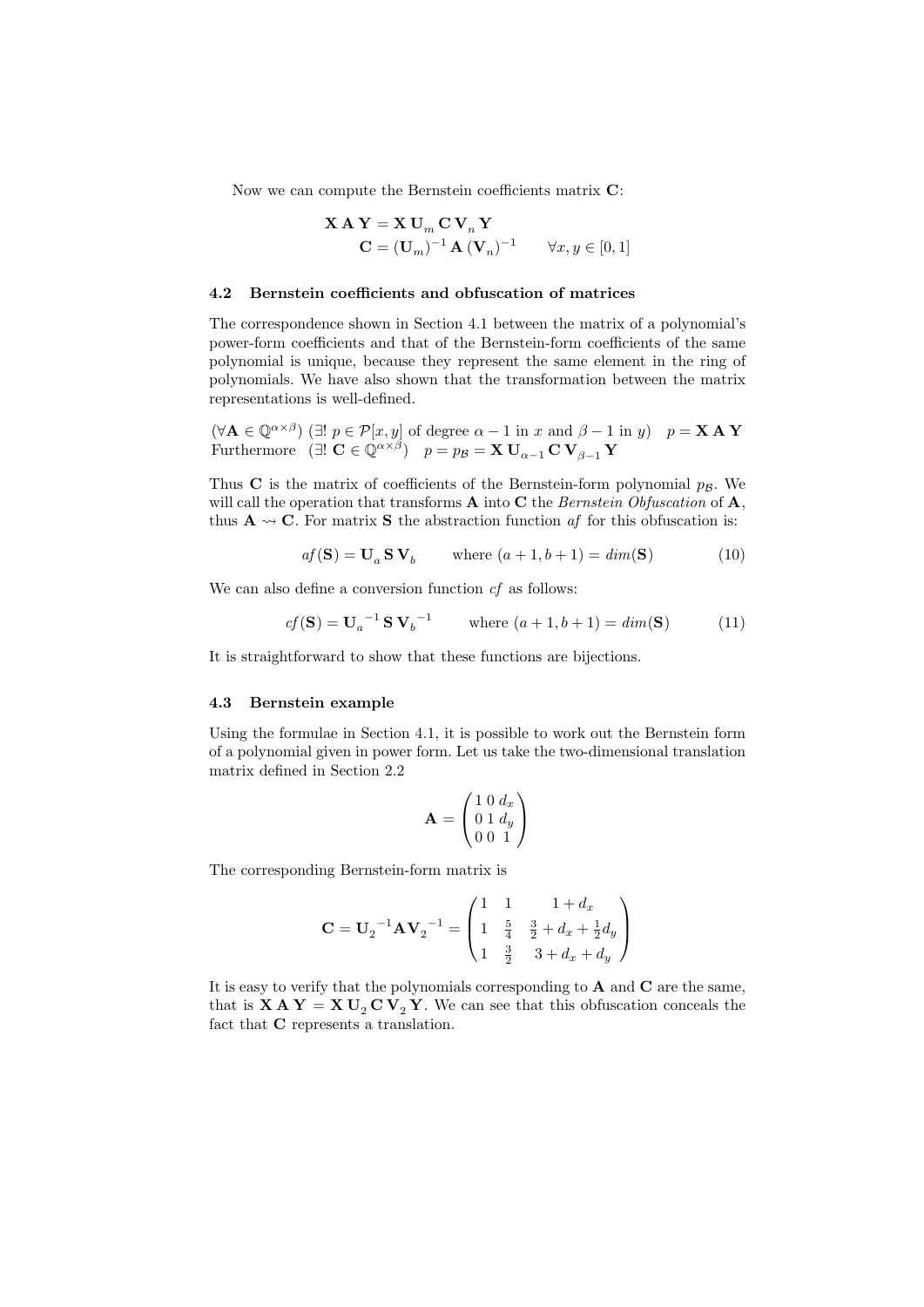#### 4.4 Operations for the Bernstein Obfuscation

Now that we have an obfuscation for matrices we can define obfuscations for our matrix operations (given in Figure 1). If  $op$  denotes a matrix operation then  $op_R$ will denote the Bernstein obfuscated operation. In the following definitions, for matrix **S** we assume  $dim(\mathbf{S}) = (a+1, b+1)$ .

We can use Equation  $(4)$  to derive the Bernstein obfuscated scalar multiplication (we omit the details). We find that  $\text{scale}_{\mathcal{B}} S = \text{scale } S$  and so the operation is unchanged by the obfuscation.

In Appendix A.2 we prove that for a matrix S

$$
\text{transpose}_\mathcal{B}(\mathbf{S}) = \mathbf{U}_b^{\phantom{b}-1}\, \mathbf{V}_b^{\phantom{b}T}\, \mathbf{S}^T\, \mathbf{U}_a^{\phantom{a}T}\, \mathbf{V}_a^{\phantom{a}-1}
$$

When performing matrix splits, it was hard to write an obfuscation for matrix inversion. However using the Bernstein obfuscation we are able to write such an obfuscation. For some square obfuscated matrix S:

$$
\text{inverse}_{\mathcal{B}}(\mathbf{S}) = {\mathbf{U}_a}^{-1}\, {\mathbf{V}_a}^{-1}\, {\mathbf{S}^{-1}}\, {\mathbf{U}_a}^{-1}\, {\mathbf{V}_a}^{-1}
$$

We omit the details of the proof.

We also found it difficult, for split matrices, to define a determinant operation. However, in Appendix A.2, we derive the following obfuscation of the determinant operation under the Bernstein operation:

$$
\mathsf{det}_{\mathcal{B}}(\mathbf{S}) = \mathsf{det}(\mathbf{U}_a) \times \mathsf{det}(\mathbf{S}) \times \mathsf{det}(\mathbf{V}_b)
$$

As with scalar multiplication, matrix addition is unchanged under the Bernstein obfuscation:

$$
\mathsf{add}_{\mathcal{B}}(\mathbf{S},\mathbf{T})=\mathbf{S}+\mathbf{T}
$$

We omit the details of the proof.

Finally, we can derive an obfuscation for matrix multiplication

$$
\mathsf{mult}_{\mathcal{B}}(\mathbf{S},\mathbf{T})=\mathbf{S}\,\mathbf{V}_b\,\mathbf{U}_b\,\mathbf{T}
$$

This derivation can be found in Appendix A.3.

## 4.5 Review of the Bernstein obfuscation

In Section 4.4 we stated that determinants and inverses of matrices can be computed easily when matrices have been obfuscated using the Bernstein method this is an immediate advantage of this method over the matrix splitting method.

One drawback of obfuscating matrices with the Bernstein method is, as shown in Section 4.4, that when scaling and adding matrices, the operations themselves are not obfuscated. This slight disadvantage is clearly outweighed by the method's major advantage, namely that the obfuscated matrices have an entirely different structure from the original entities. Any symmetry or other patterns are shuffled in the transformation, thus making it difficult for an attacker to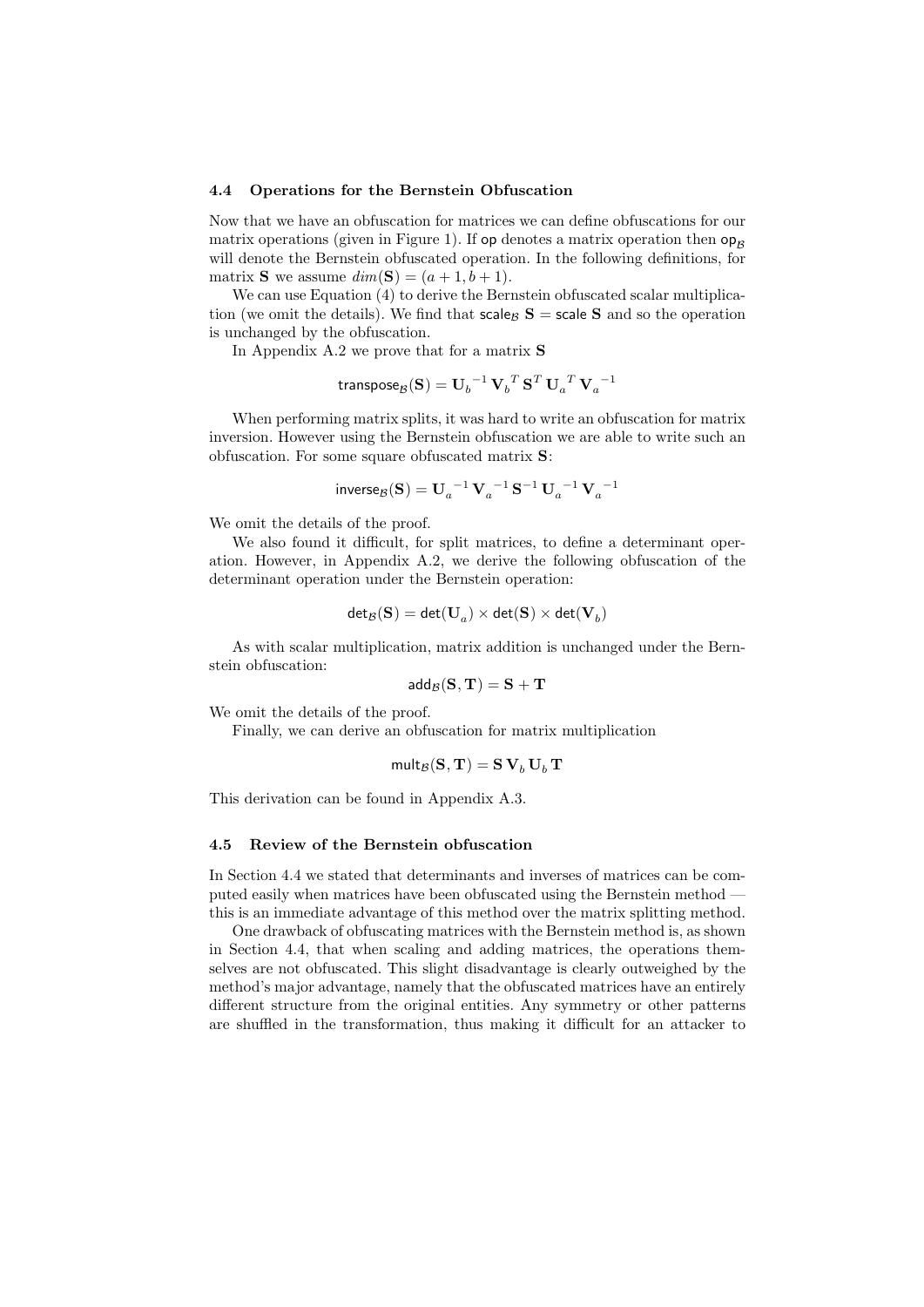guess their original meaning. This obfuscation technique would work with any change of basis transformation, which would help to strengthen this technique by allowing us to create a set of different obfuscations.

We have explained how the bivariate case works because most programs use two-dimensional matrices. However, conversion between the power form and the Bernstein representation is possible regardless of the number of variables (see Geisow [13] and Garloff [12, 19]). Berchtold's thesis [2] and the book [14] give formulae and algorithms for the computation of the Bernstein form of bivariate and trivariate polynomials. Thus we could adapt the method to more (or, indeed, fewer) variables for use in programs with matrices of higher dimensions (or with arrays).

The important advantages of this method are obtained at the cost of its complexity. For each obfuscated matrix there are several matrices to compute, invert and multiply together. One way in which these computations can be kept low is by way of storing (rather than calculating) a table of the  $\binom{n}{k}$  combinations (such as in the form of Pascal's triangle). If the matrices to be obfuscated are of similar sizes, then it should be possible to store, for significant values of  $a$ , the matrices  $U_a$  and  $U_a^{-1}$ .

# 5 Using matrices to obfuscate a number

Up to now we have discussed creating obfuscation for a matrix data-type but we can use matrices to obfuscate other data-types. As an example, let us see how we could use matrices to obfuscate rational numbers with three rational operations:  $+$ ,  $\times$  and  $-$ <sup>1</sup>. So, for a number *n* we want a matrix **S** such that  $n \rightarrow \overline{S}$  for some abstraction function  $af$ . We need matrix operations plus, times and recip such that, if  $n \rightarrow S$  and  $p \rightarrow T$  then

 $n+p \rightsquigarrow \mathsf{plus}(\mathbf{S},\mathbf{T}) \qquad n\times p \rightsquigarrow \mathsf{times}(\mathbf{S},\mathbf{T}) \qquad n^{-1} \rightsquigarrow \mathsf{recip}(\mathbf{S})$ 

# 5.1 Using determinants

We can define the abstraction function to be the determinant of the matrix. So, for example,

$$
af\left(\begin{array}{c} a & b \\ c & d \end{array}\right) = \det\left(\begin{array}{c} a & b \\ c & d \end{array}\right) = a \times d - b \times c
$$

We now need to define a suitable conversion function — remember that we are free to choose any conversion function cf such that  $af \cdot cf = id$ . We could choose the conversion function to be:

$$
cf(n) = \binom{n \ 0}{0 \ 1}
$$

We can immediately see that  $af(cf(n)) = n$  (but  $cf \cdot af = id$  does not hold). We can define plus to be

$$
\text{plus}(\binom{m\ 0}{0\ 1},\binom{n\ 0}{0\ 1}) = \binom{m+n\ 0}{0\ 1}
$$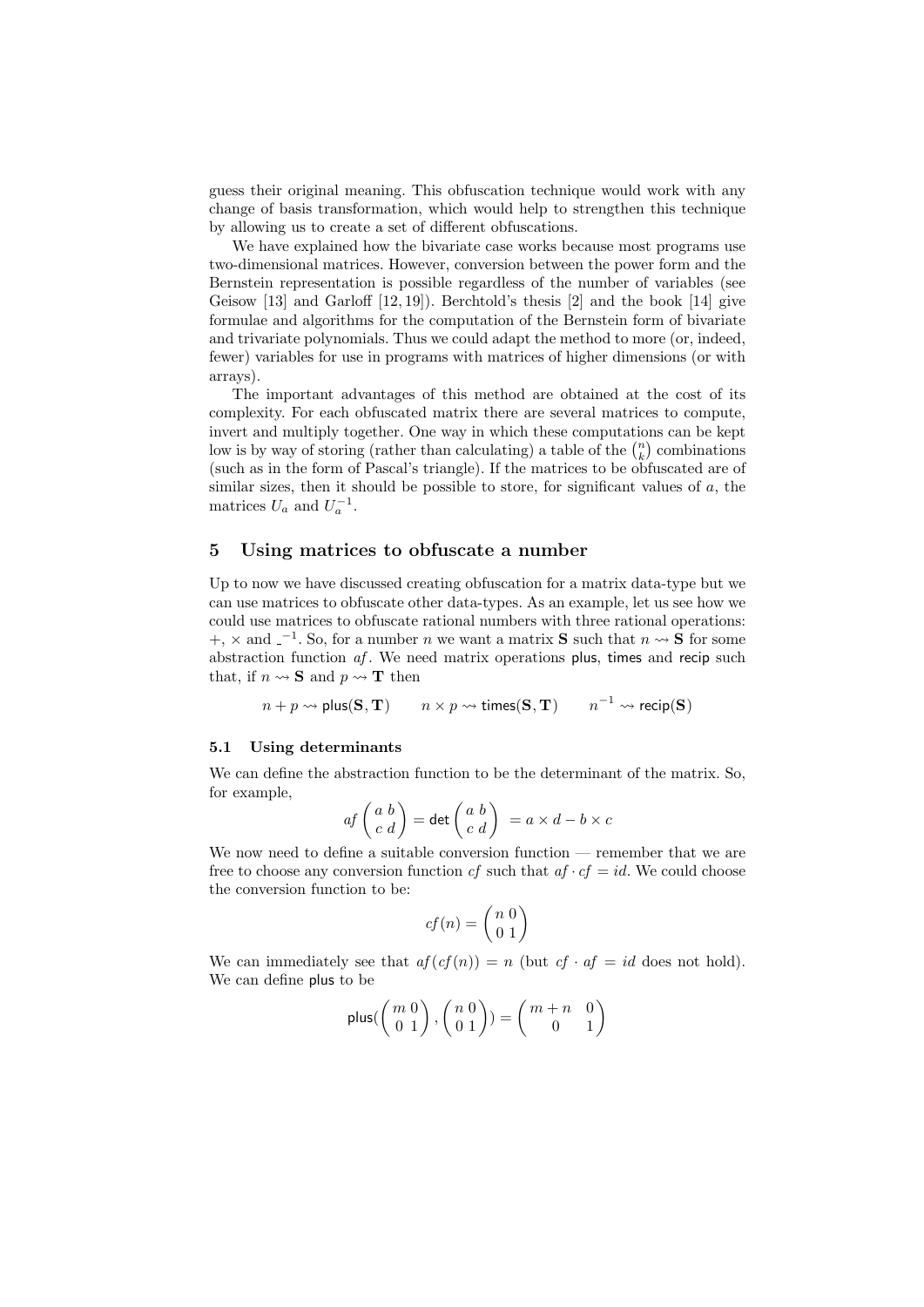However we can only use this definition of plus for matrices that are in a very specific form  $-$  it is fairly easy to understand what the function is doing and so it is not a good obfuscation. (Referring back to the assertion definition of obfuscation, any assertions about plus, such as commutativity, can be proved easily for this matrix version.) Instead we would like a function that can be applied to more general matrices and so we need a different conversion function.

Let us suppose that to obfuscate a number  $n$  we pick a matrix  $S$  that has n as an eigenvalue. If S is a  $2 \times 2$  matrix then S has two eigenvalues (which may be the same). So that we can recover n from  $S$  then we could fix the other eigenvalue of  $S$  and we will suppose that  $S$  had the eigenvalues 1 and n. With these eigenvalues, the trace of the matrix must be  $n + 1$ . Thus, we can define

$$
cf(n) = \begin{pmatrix} a & b \\ c & d \end{pmatrix}
$$
 where  $ad - bc = n \wedge a + d = n + 1$ 

This conversion function allows some freedom in choosing the elements of the matrix that represents  $n$ . Suppose that we choose values of  $a$  and non-zero  $b$ . We propose the following conversion function:

$$
cf(n) = \begin{pmatrix} a & b \\ \frac{(a-1)(n-a)}{b} & n+1-a \end{pmatrix} \text{ where } b \neq 0
$$
 (12)

We can check that trace( $cf(n)$ ) =  $n + 1$  and  $\det(cf(n)) = af(cf(n)) = n$ . Thus, we can define

$$
n \rightsquigarrow \begin{pmatrix} a & b \\ c & d \end{pmatrix} \iff n = af(\begin{pmatrix} a & b \\ c & d \end{pmatrix}) \land a + d = n + 1
$$

### 5.2 Arithmetic operations

Now let us define arithmetic operations using our obfuscation. We suppose that  $n \rightsquigarrow \begin{pmatrix} a & b \\ c & d \end{pmatrix}$  and  $p \rightsquigarrow \begin{pmatrix} e & f \\ g & h \end{pmatrix}$  using the conversion function. We need to find definitions for plus, times and recip.

First we want an operation that adds together  $n$  and  $p$ . We propose

plus(
$$
\begin{pmatrix} a & b \\ c & d \end{pmatrix}
$$
,  $\begin{pmatrix} e & f \\ g & h \end{pmatrix}$ ) =  $\begin{pmatrix} a+e-1 & bf \\ \frac{(a+e-2)(d+h-1)}{bf} & d+h \end{pmatrix}$ 

We can check that the trace of the resulting matrix is

$$
a + e - 1 + d + h = (a + d - 1) + (e + h - 1) + 1 = n + p + 1
$$

as required. We can also check that the determinant is  $n + p$ .

For a multiplication operation, we propose

$$
\text{times}(\begin{pmatrix} a & b \\ c & d \end{pmatrix}, \begin{pmatrix} e & f \\ g & h \end{pmatrix}) = \begin{pmatrix} (a+d)(e+h) + 1 & bf \\ \frac{-(a+d)(e+h)(a+d+e+h)}{bf} & 1 - a - d - e - h \end{pmatrix}
$$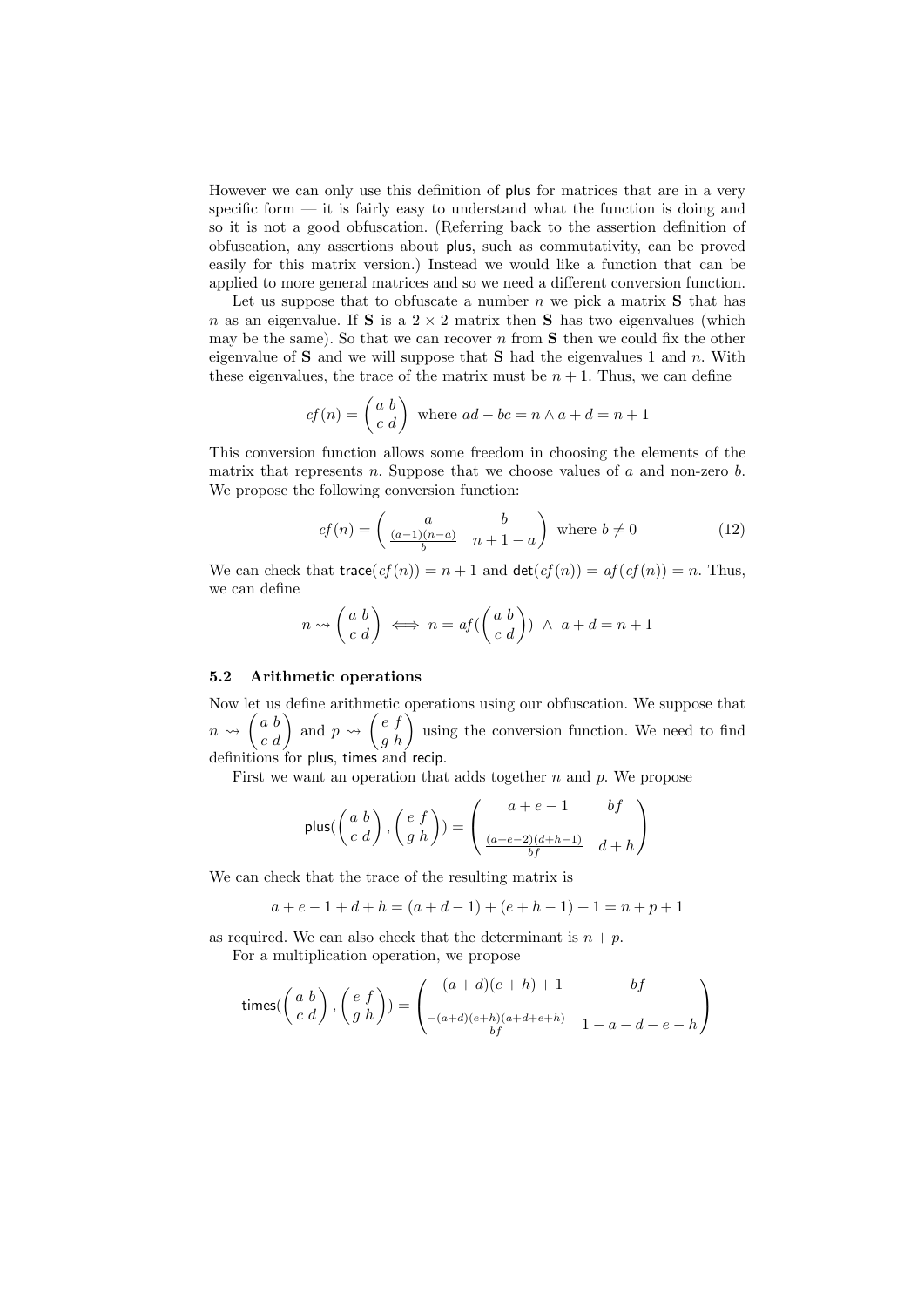Finally, for a reciprocal operation, we propose:

$$
\operatorname{recip}(\left(\begin{array}{c} a & b \\ c & d \end{array}\right)) = \left(\begin{array}{cc} \frac{d}{a+d-1} & b \\ \frac{(a-1)(d-1)}{b(a+d-1)^2} & \frac{a}{a+d-1} \end{array}\right)
$$

Note that this operation is undefined if  $a + d - 1 = 0$  *i.e.* if  $n = 0$ .

More details of the development of the definitions for these operations can be found in Appendix A.4. Note that we are free to create many different definitions for each of these operations since we have some degree of flexibility in our conversion function.

### 5.3 Review of number obfuscation

Under this obfuscation, several arithmetic operations (on four numbers) are required, hence the complexity of each operation is increased. Thus this obfuscation should not be used where an increase of complexity is a concern.

We could use this obfuscation to obfuscate certain constants in a program or to obfuscate a variable (in a similar way to a variable split that was discussed in Collberg *et al.* [6]). If we choose this matrix transformation to obfuscate a rational variable then we risk adversely affecting the efficiency of a program. If the variable that we choose is used extensively then the obfuscation will add many arithmetic operations whenever the variable is used.

## 6 Evaluation of techniques

As stated in the Introduction, when creating obfuscations we should make reference to an attack model and any analyses we expect to run. For a human reader, our obfuscated operations are harder to understand because the obfuscated operations are not the expected matrix operations. To understand the Bernstein obfuscated operations, an attacker needs to have familiarity with change of basis transformations and, more importantly, needs to realise the connection between matrices and polynomial bases.

Following the assertion attack model of Drape [8], when defining the matrix data-type (as seen in Figure 1) we stated a number of assertions that we expect our operations to satisfy. In most cases (except for the Bernstein obfuscations of add and scale), the proofs of the assertions (which we omit) are more complicated — example assertion proofs can be found in Drape [8]. One way of at least checking whether the assertions of the obfuscated operations hold is to generate a large set of random examples. In the case of functional languages (e.g. Haskell), such a checking exists in the form of QuickCheck [5], which is based precisely on sets of otherwise difficult to prove assertions.

Majumdar et al. [18] describe another attack model for obfuscation in which obfuscations were created with the aim of protecting against an adversary armed with a static program slicer. Majumdar *et al.* found that adding arrays to code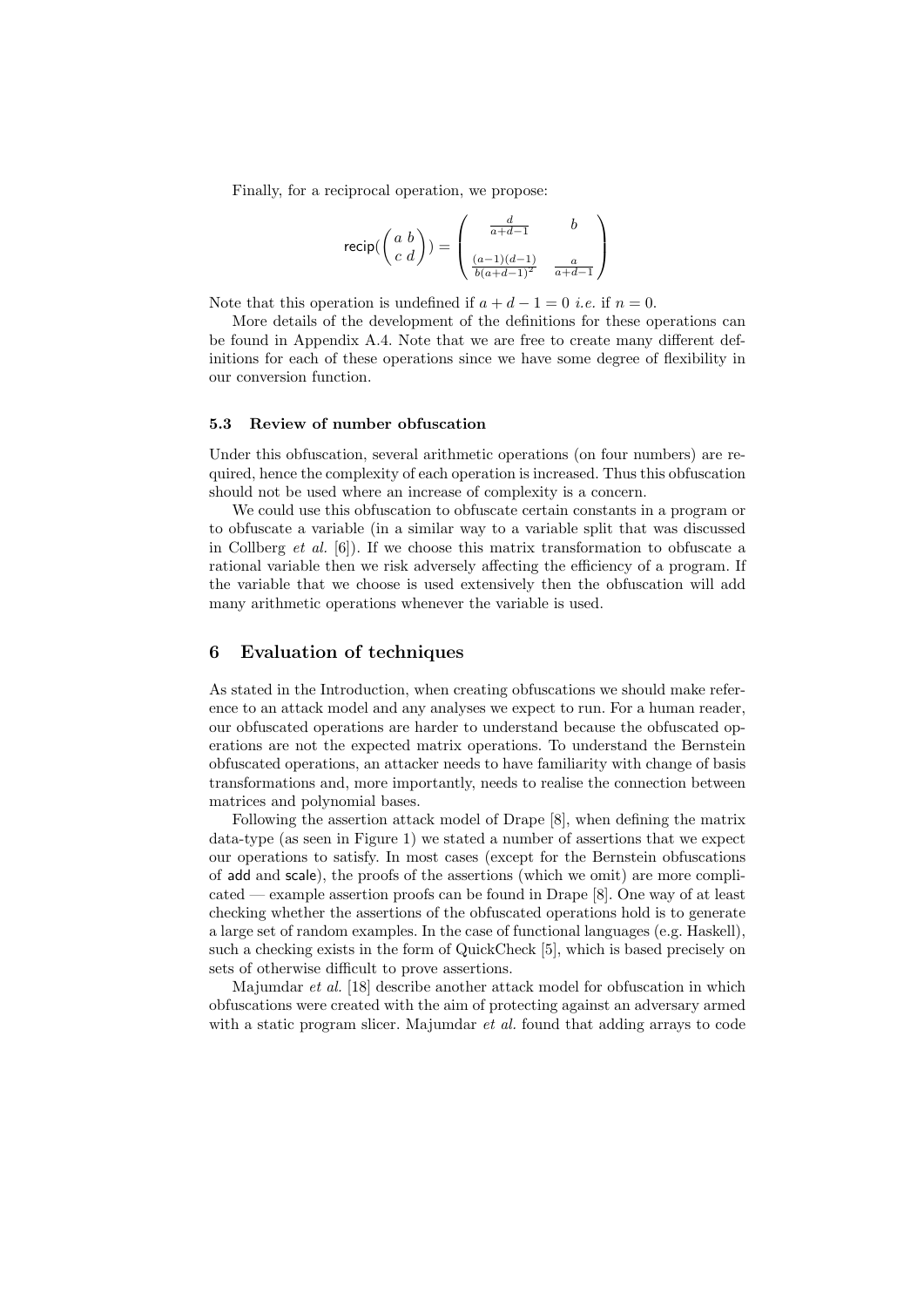fragments reduces the effectiveness of program slicing. Thus a particularly effective obfuscation against a slicing attack should be the determinant obfuscation described in Section 5.1 as it replaces numbers by array-like objects.

The data refinement approach means that we create obfuscations for a set of defined operations. If we want to obfuscate other operations or data-types then we may have to use different obfuscations. For instance, the determinant operation (discussed in Section 5.1) would not be suitable to obfuscate the individual elements of a matrix as the complexity of the matrix operations would drastically increase. Future work would be to see whether these obfuscations would be suitable if we allowed an update operation so that we could change individual elements of a matrix (rather than by using algebraic matrix operations).

One advantage of specifying obfuscations as data refinements is that we can easily produce equations which help us to prove the correctness of our obfuscations. In the Appendix we give some examples of correctness proofs using equations given in Section 2.1. Another advantage of using data refinement is we can compose our obfuscation functions to help us create more complicated obfuscations. For example, we can create an inverse operation for split matrices by using the Bernstein obfuscation:

$$
\mathsf{inverse}_{sp} = \mathit{cf}_{sp} \cdot \mathit{af}_{\mathcal{B}} \cdot \mathsf{inverse}_{\mathcal{B}} \cdot \mathit{cf}_{\mathcal{B}} \cdot \mathit{af}_{sp}
$$

In a similar way we can combine our number obfuscation (from Section 5.1) with our other matrix obfuscations so that we can build a more complicated obfuscation for numbers and we could also combine different change of basis transformations.

# 7 Conclusions

An obfuscation should make a program (or a method within a program) harder to understand. When obfuscating matrices one ideally aims to change the structure or the elements within the matrix. Our splitting obfuscation (Section 3.2) changes the size and shape of the matrix (but not the individual elements), whereas the Bernstein obfuscation (Section 4.2) does not alter the size and shape of the matrix, but changes its elements (thus changing their pattern). An advantage of considering obfuscations as data refinements is that obfuscations can then be written as functions, which gives us the ability to compose different obfuscations together. Thus, we can create an obfuscation that changes both the structure and the elements. Obviously, if efficiency is a concern then we have to restrict how complicated we make our obfuscations — there is usually a trade-off between how complicated the obfuscations are and efficiency. One way to alleviate the slow-down of a program is, as discussed in Section 4.5, is to pre-compute and store some of the data used frequently. The trade-off between space and time complexity will depend on the individual applications for which the obfuscation method is used.

Evidently, these operations rely on exact arithmetic being available for rational numbers. This is not a major inconvenience, though, since multi-precision ra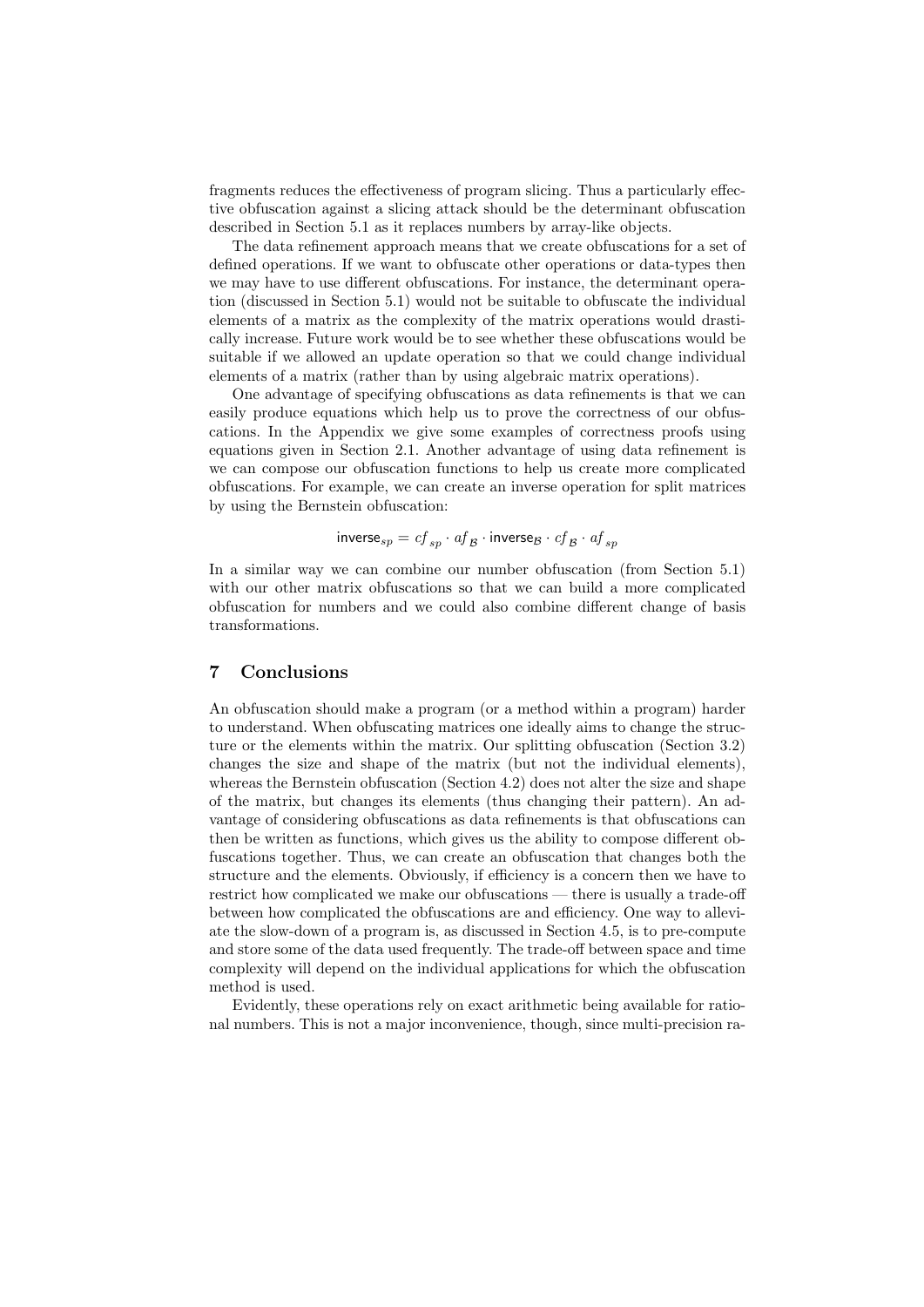tional operations nowadays are either supported by programming languages (e.g. Java) or through integrated packages (see, for example, MP [4] or LiDIA [16]).

In this paper we have used a variety of methods, both from number theory and from previous work in obfuscation. Our methods bring improvements on previous methods for matrix (and array) obfuscation because, as discussed in Section 6, we have provided a range of techniques that can be used to create transformations which provide greater obscurity. We do not give concrete programming details of our matrix operations, since we considered obfuscation at an appropriate level of abstraction, such that implementing these operations (and their obfuscations) is a straightforward exercise.

# References

- 1. Boaz Barak, Oded Goldreich, Russell Impagliazzo, Steven Rudich, Amit Sahai, Salil P. Vadhan, and Ke Yang. On the (im)possibility of obfuscating programs. In Proceedings of the 21st Annual International Cryptology Conference on Advances in Cryptology, pages 1–18. Springer-Verlag, 2001.
- 2. Jakob Berchtold. The Bernstein basis in set-theoretic geometric modelling. PhD thesis, University of Bath, 2000.
- 3. Serge Bernstein. Démonstration du théorème de Weierstrass fondée sur le calcul des probabilités. Comm. Kharkov Math. Soc.,  $13(1-2):49-194$ , 1912.
- 4. Richard P. Brent. A FORTRAN multiple–precision arithmetic package. ACM Transactions on Mathematical Software, 4(1):57–70, 1978.
- 5. Koen Claessen and John Hughes. QuickCheck: a lightweight tool for random testing of Haskell programs. In ACM SIGPLAN Notices, 2000.
- 6. Christian Collberg, Clark Thomborson, and Douglas Low. A taxonomy of obfuscating transformations. Technical Report 148, Department of Computer Science, University of Auckland, July 1997.
- 7. Willem-Paul de Roever and Kai Engelhardt. Data Refinement: Model-Oriented Proof Methods and their Comparison. Cambridge Tracts in Theoretical Computer Science. Cambridge University Press, 1998.
- 8. Stephen Drape. Obfuscation of Abstract Data-Types. DPhil thesis, Oxford University Computing Laboratory, 2004.
- 9. Stephen Drape. Generalising the array split obfuscation. Information Sciences, 177(1):202–219, January 2007.
- 10. Stephen Drape, Clark Thomborson, and Anirban Majumdar. Specifying imperative data obfuscations. In Proceedings of the 10th Information Security Conference (ISC '07), volume 4779 of Lecture Notes in Computer Science, pages 299–314. Springer, October 2007.
- 11. R. T. Farouki and V. T. Rajan. Algorithms for polynomials in Bernstein form. Computer Aided Geometric Design, 5:1–26, 1988.
- 12. J. Garloff. Convergent bounds for the range of multivariate polynomials. Interval Mathematics 1985, Lecture Notes in Computer Science, 212:37–56, 1985.
- 13. Adrian Geisow. Surface Interrogations. PhD thesis, University of East Anglia, 1983.
- 14. Abel Gomes, Irina Voiculescu, Joaquim Jorge, Bryan Wyvill, and Callum Galbraith. Implicit Curves and Surfaces: Mathematics, Data Structures and Algori thms. Springer Verlag, to appear 2009.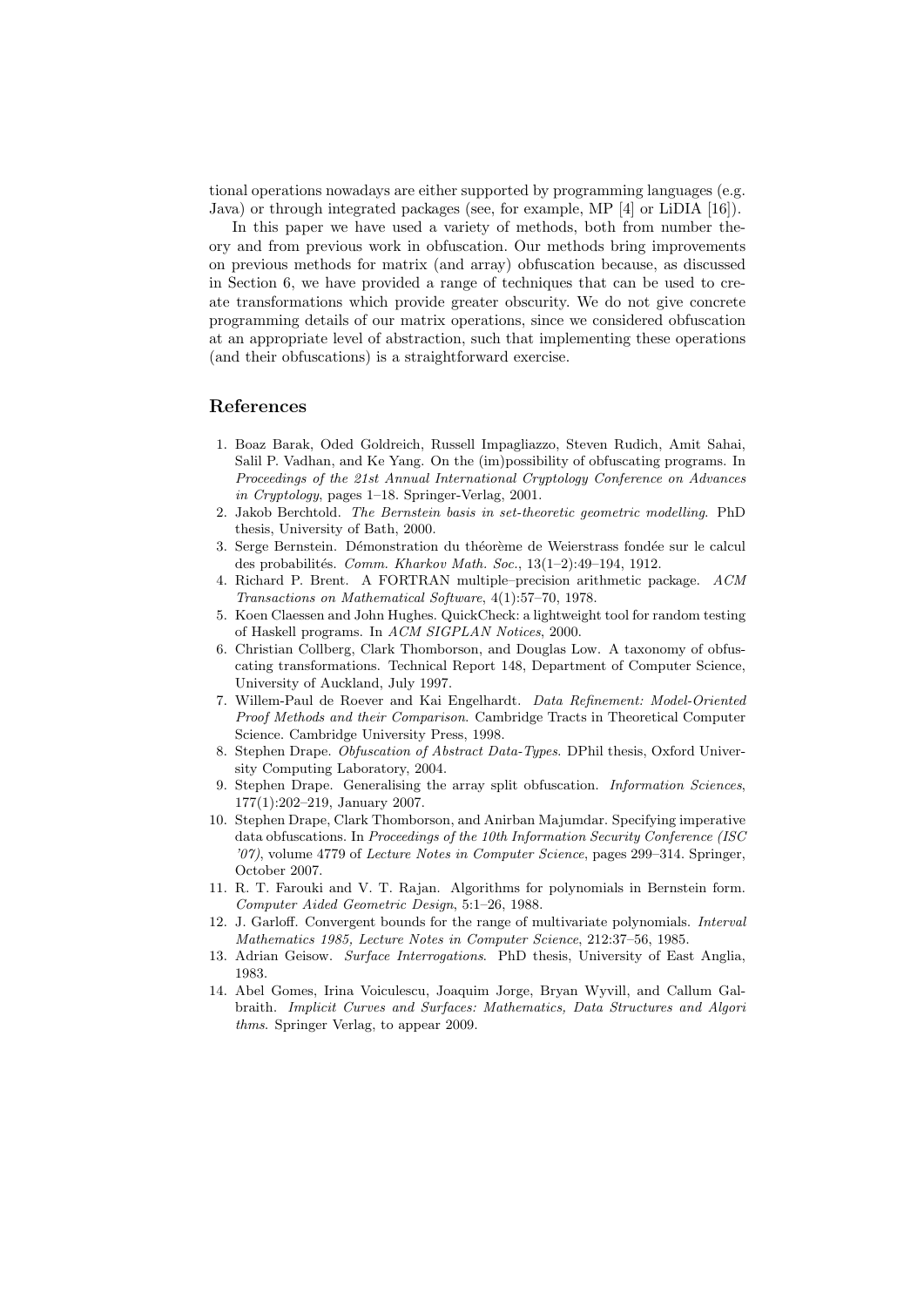- 15. Roger A. Horn and Charles R. Johnson. Matrix Analysis. Cambridge University Press, 1985.
- 16. LiDIA Group, Darmstadt University of Technology. www.cdc.informatik.tudarmstadt.de/TI/LiDIA.
- 17. George G. Lorentz. Bernstein Polynomials. Chelsea Publishing Company, New York, 1986.
- 18. Anirban Majumdar, Stephen J. Drape, and Clark D. Thomborson. Slicing obfuscations: design, correctness, and evaluation. In DRM '07: Proceedings of the 2007 ACM workshop on Digital Rights Management, pages 70–81, New York, NY, USA, 2007. ACM.
- 19. M. Zettler and J. Garloff. Robustness analysis of polynomials with polynomial parameter dependency using Bernstein expansion. IEEE Transactions on Automatic Control, 43(3):425–431, 1998.

## A Correctness Proofs

In this appendix we outline some proofs of correctness for the various obfuscations given in the main body of the paper. For our proofs we will use the results of Section 2.1 along with the results of the following section.

### A.1 Non-homogeneous operations

Suppose that we have a operation

$$
f :: B \to C
$$

where  $B$  and  $C$  are the state spaces of two data-types. Let  $af_B$  and  $af_C$  be abstraction functions for some obfuscations of  $B$  and  $C$ . How do we define a correct obfuscation  $f^{\mathcal{O}}$  of f? Suppose  $x :: B$  and  $x \leadsto y$  and consider:

$$
f(x) \rightsquigarrow f^{\circ}(y)
$$
  
\n
$$
\equiv \{\text{Equation (1) using } af_C\}
$$
  
\n
$$
f(x) = af_C(f^{\circ}(y))
$$
  
\n
$$
\equiv \{\text{Equation (1) using } af_B\}
$$
  
\n
$$
f(af_B(y)) = af_C(f^{\circ}(y))
$$

Thus

$$
f \cdot af_B = af_C \cdot f^{\mathcal{O}}
$$
\n(13)

Some operations, have type:

 $f :: D \times D \rightarrow D$ 

for some data-type  $D$ . If  $af$  is an abstraction function for  $D$  then the corresponding abstraction for  $D \times D$  is

$$
cross(af, af)
$$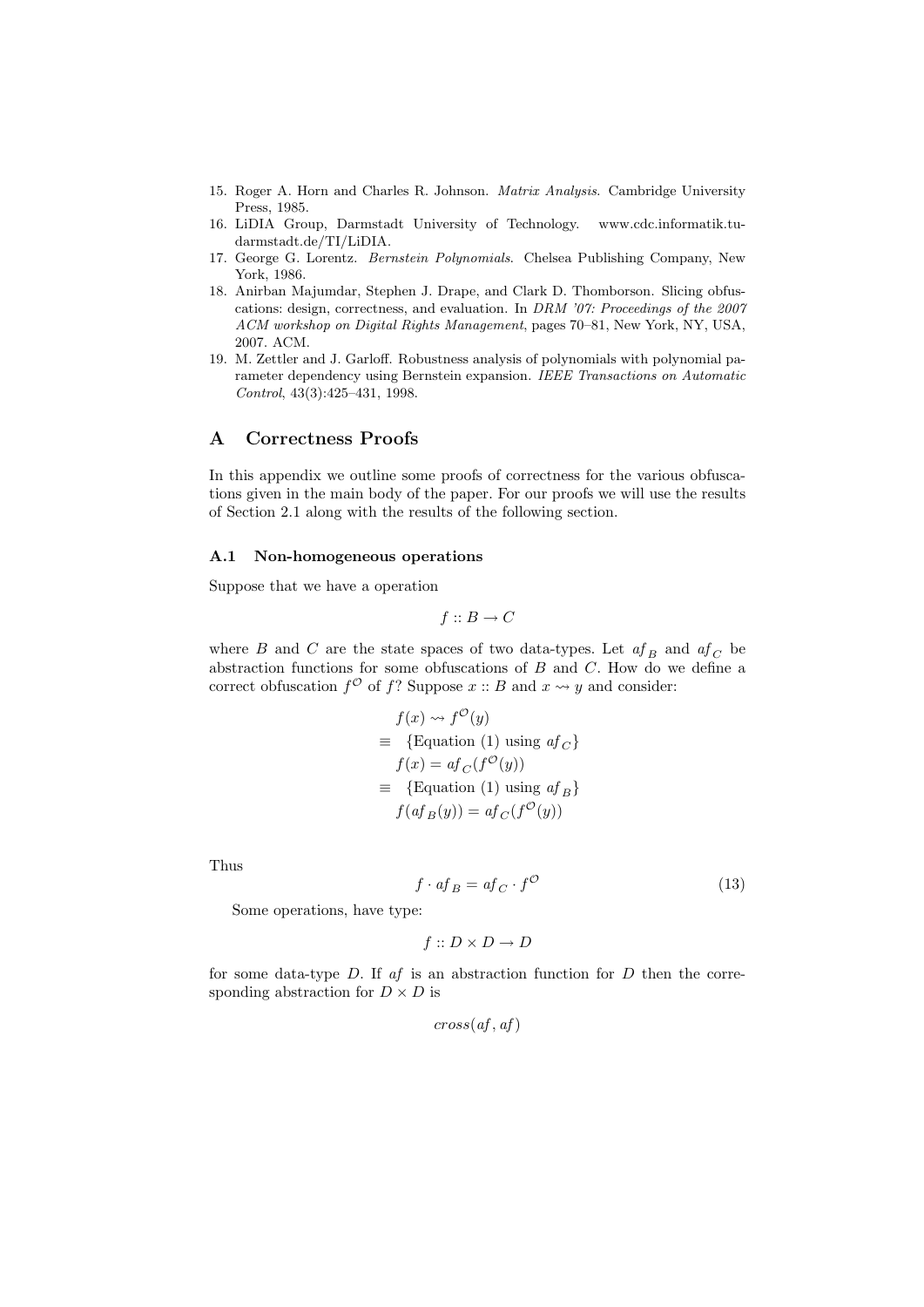where *cross* is an operation with type

$$
cross :: (\alpha \to \gamma, \beta \to \delta) \to (\alpha, \beta) \to (\gamma, \delta)
$$

which satisfies

$$
cross (f, g) (a, b) = (f a, g b)
$$
\n
$$
(14)
$$

Thus if  $f^{\mathcal{O}}$  is an obfuscation of f then using Equation (13) we have that

$$
f \cdot cross(af, af) = af \cdot f^{\circ} \tag{15}
$$

We will be able to use this equation to prove the correctness of binary matrix operations such as addition and multiplication.

# A.2 Unary operations under the Bernstein obfuscation

Let us consider the operation transpose. As a shorthand, we will use the usual  $^{\scriptsize T}$ notation. For a matrix **S** we propose that if  $f = T$  then

$$
f_{\mathcal{B}}(\mathbf{S}) = \mathbf{U}_b^{-1} \mathbf{V}_b^T \mathbf{S}^T \mathbf{U}_a^T \mathbf{V}_a^{-1}
$$
 where  $(a + 1, b + 1) = dim(\mathbf{S})$ 

We prove this using Equation (3) for some unobfuscated matrix  $M$ :

$$
af(f_B(cf(\mathbf{M})))
$$
\n
$$
= \{definition of cf\}
$$
\n
$$
af(f_B(\mathbf{U}_a^{-1}\mathbf{M}\mathbf{V}_b^{-1}))
$$
\n
$$
= \{definition of fg \text{ with } (a+1,b+1) = dim(\mathbf{U}_a^{-1}\mathbf{M}\mathbf{V}_b^{-1})\}
$$
\n
$$
af(\mathbf{U}_b^{-1}\mathbf{V}_b^T(\mathbf{U}_a^{-1}\mathbf{M}\mathbf{V}_b^{-1})^T\mathbf{U}_a^T\mathbf{V}_a^{-1})
$$
\n
$$
= \{(\mathbf{B}\mathbf{C})^T = \mathbf{C}^T\mathbf{B}^T\}
$$
\n
$$
af(\mathbf{U}_b^{-1}\mathbf{V}_b^T\mathbf{V}_b^{-1^T}\mathbf{M}^T\mathbf{U}_a^{-1^T}\mathbf{U}_a^T\mathbf{V}_a^{-1})
$$
\n
$$
= \{C^T(\mathbf{C}^{-1})^T = (\mathbf{C}^{-1}\mathbf{C})^T = \mathbf{I}^T = \mathbf{I}\}
$$
\n
$$
af(\mathbf{U}_b^{-1}\mathbf{M}^T\mathbf{V}_a^{-1})
$$
\n
$$
= \{definition of af \text{ with } (b+1,a+1) = dim(\mathbf{U}_b^{-1}\mathbf{M}^T\mathbf{V}_a^{-1})\}
$$
\n
$$
\mathbf{U}_b(\mathbf{U}_b^{-1}\mathbf{M}^T\mathbf{V}_a^{-1})\mathbf{V}_a
$$
\n
$$
= \{associativity of matrix multiplication and inverses\}
$$
\n
$$
\mathbf{M}^T
$$
\n
$$
= \{definition of f\}
$$
\n
$$
f(\mathbf{M})
$$

The determinant operation det is different to the other matrix operations we have considered as the output from this operation is a number rather than another matrix. Thus to derive a determinant operation for Bernstein obfuscated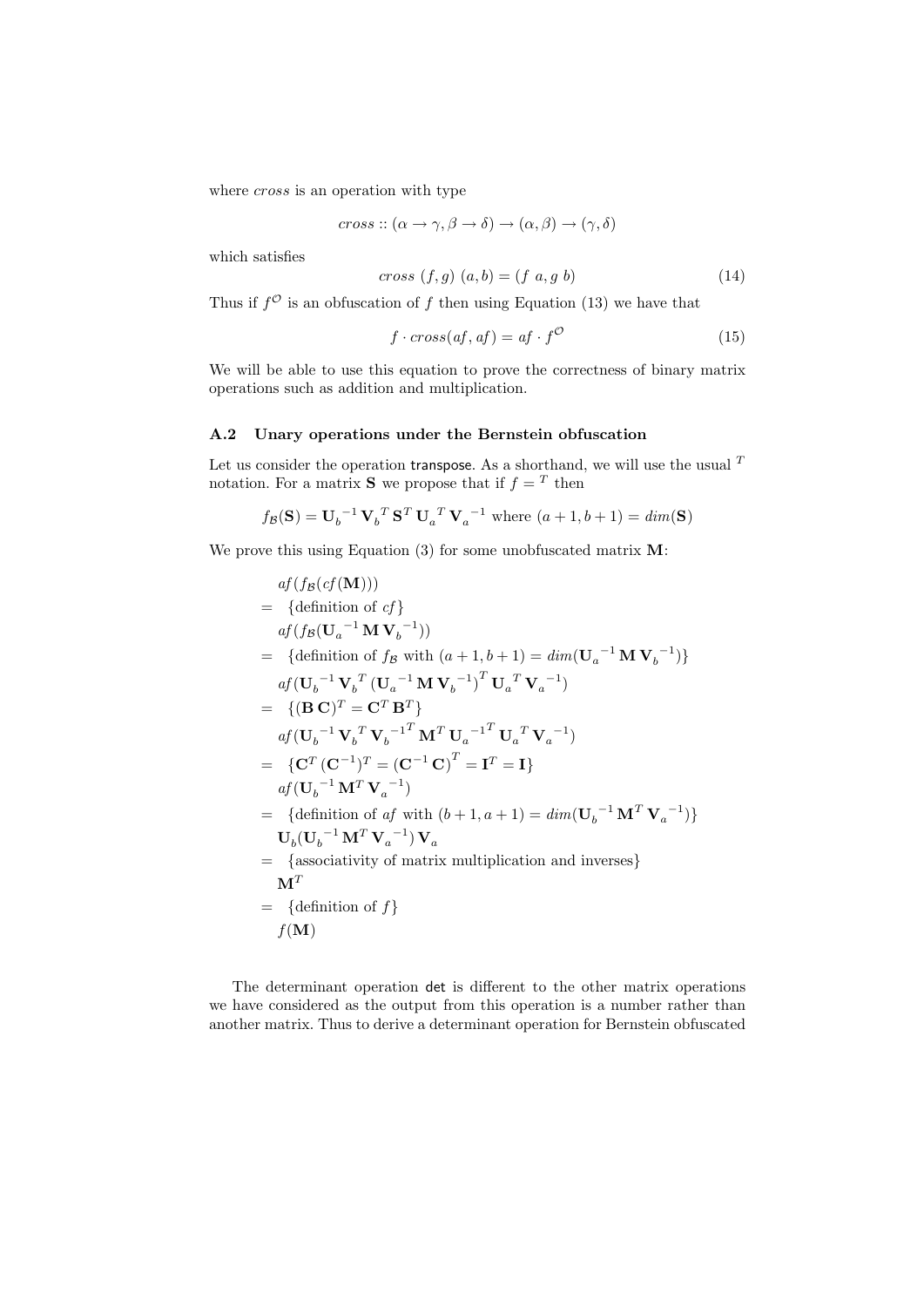matrices we consider  $\det \cdot af$  (since numbers are not obfuscated, the conversion function is  $id$  as follows:

$$
detB(S)
$$
  
= {deriving equation}  

$$
det(af(S))
$$
  
= {definition of af with  $(a + 1, b + 1) = dim(S)$ }  

$$
det(\mathbf{U}_a S \mathbf{V}_b)
$$
  
= {det(B C) = det(B) × det C}  

$$
det(\mathbf{U}_a) × det(S) × det(\mathbf{V}_b)
$$

### A.3 Binary operations under the Bernstein obfuscation

For a binary matrix operation ⊗, we use the non-homogeneous equations defined in Section A.1. If  $cross(af, af)$  is the abstraction function for *Matrix*  $\alpha \times$ Matrix  $\alpha$  then the corresponding conversion function is  $cross(cf, cf)$  (this follows from the definition of cross). So, for example, to obfuscate an operation  $\otimes$ we use Equation (15) and multiply by cf to get  $cf \cdot (\otimes) \cdot cross(af, af)$ .

Now we will use this equation to derive a definition for multiplication. Suppose that we have two matrices **S** and **T** with  $(a + 1, b + 1) = dim(S)$  and  $(b+1, c+1) = dim(\mathbf{T})$  (thus the matrices are conformable). Then, writing mult as the prefix matrix multiplication operator in the place of ⊗ in the equation above (but using normal matrix multiplication elsewhere), we can use this equation to derive an obfuscation:

 $cf$ (mult(cross(af, af)(S, T)))  $=$  {definition of *cross*}  $cf$ (mult( $af(S), af(T))$ )  $= \{definition of af with appropriate dimensions\}$  $cf$ (mult( $\mathbf{U}_a \mathbf{S} \mathbf{V}_b$ ,  $\mathbf{U}_b \mathbf{T} \mathbf{V}_c$ ))  $=$  {definition of mult}  $cf(\mathbf{U}_a \mathbf{S} \mathbf{V}_b \mathbf{U}_b \mathbf{T} \mathbf{V}_c)$ = {definition of cf with  $(a+1, c+1) = dim(\mathbf{U}_a \mathbf{S} \mathbf{V}_b \mathbf{U}_b \mathbf{T} \mathbf{V}_c)$ }  $\mathbf{U}_a^{-1}\left(\mathbf{U}_a\,\mathbf{S}\,\mathbf{V}_b\,\mathbf{U}_b\,\mathbf{T}\,\mathbf{V}_c\right)\mathbf{V}_c^{-1}$ = {associativity of matrix multiplication and inverses}  $S V_b U_b T$ 

Thus,  $\text{mult}_{\mathcal{B}}(\mathbf{S}, \mathbf{T}) = \mathbf{S} \mathbf{V}_b \mathbf{U}_b \mathbf{T}$  where  $(a+1, b+1) = dim(\mathbf{S})$ .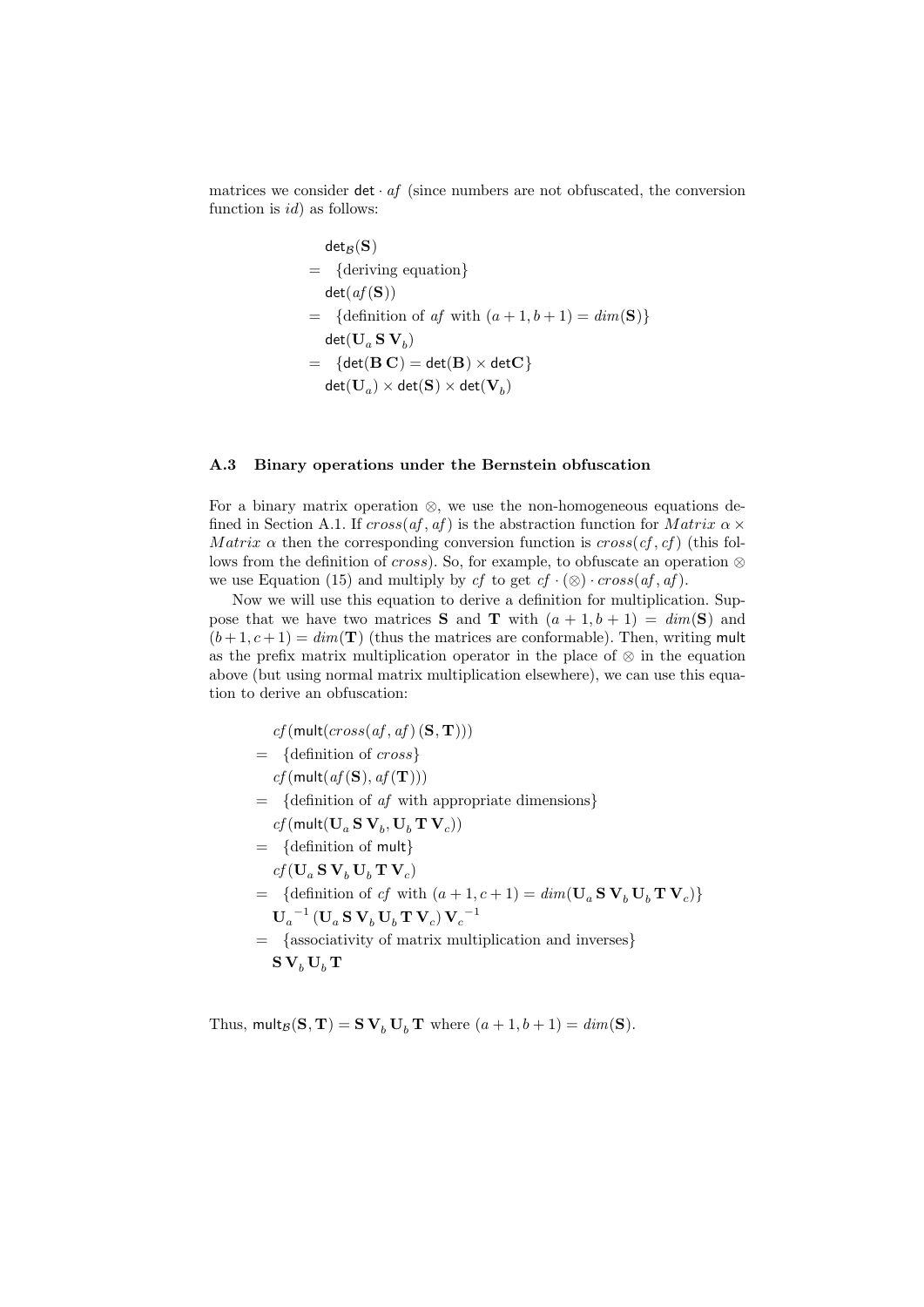#### A.4 Arithmetic operations for the number obfuscation

In Section 5.1 we define an obfuscation for numbers by representing a number as the determinant of a matrix. In this section, we discuss the definitions of the arithmetic operations in more details. We suppose that  $n \leadsto \begin{pmatrix} a & b \\ c & d \end{pmatrix}$  and

 $p \rightsquigarrow \begin{pmatrix} e & f \\ g & h \end{pmatrix}$  using the conversion function defined in Section 5.1. We need to find definitions for plus, times and recip.

First we want an operation that adds together  $n$  and  $p$ . We need to find a matrix that satisfies

$$
\begin{pmatrix} j & k \\ l & m \end{pmatrix} = \text{plus}(\begin{pmatrix} a & b \\ c & d \end{pmatrix}, \begin{pmatrix} e & f \\ g & h \end{pmatrix})
$$

Under our obfuscation we know that  $a + d = n + 1$  and  $e + h = p + 1$  and so the resulting matrix must obfuscate  $n + p = a + d + e + h - 2$ . Thus we need  $j + m = a + d + e + h - 1$  so let us take  $j = a + e - 1$  and  $m = d + h$ . We are free to choose any non-zero value for k so we take  $k = b \times f$ . Finally, from the definition of cf we need

$$
l = \frac{(j-1)(n+p-j)}{k}
$$
  
= 
$$
\frac{((a+e-1)-1)((a+d+e+h-2)-(a+e-1))}{bf}
$$
  
= 
$$
\frac{(a+e-2)(d+h-1)}{bf}
$$

Thus,

$$
\text{plus}(\begin{pmatrix} a & b \\ c & d \end{pmatrix}, \begin{pmatrix} e & f \\ g & h \end{pmatrix}) = \begin{pmatrix} a + e - 1 & bf \\ \frac{(a + e - 2)(d + h - 1)}{bf} & d + h \end{pmatrix}
$$

Note that this operation is commutative (as with  $+)$  but, as we free to choose any non-zero value of  $k$ , we could easily make this operation non-commutative.

Next, we need to a find a matrix that satisfies

$$
\begin{pmatrix} j & k \\ l & m \end{pmatrix} = \text{times}(\begin{pmatrix} a & b \\ c & d \end{pmatrix}, \begin{pmatrix} e & f \\ g & h \end{pmatrix})
$$

We know that  $n = a + d - 1$  and  $p = e + h - 1$  and so we need our resulting matrix to obfuscate  $n \times p = (a + d - 1)(e + h - 1)$ . Expanding this expression we obtain:

$$
n \times p = (a+d)(e+h) - (e+h) - (a+d) + 1
$$

So we take  $j = (a + d)(e + h) + 1$  and  $m = 1 - (a + d) - (e + h)$ . We can choose any non-zero value for k so (as before) let us take  $k = b \times f$ . Using the definition